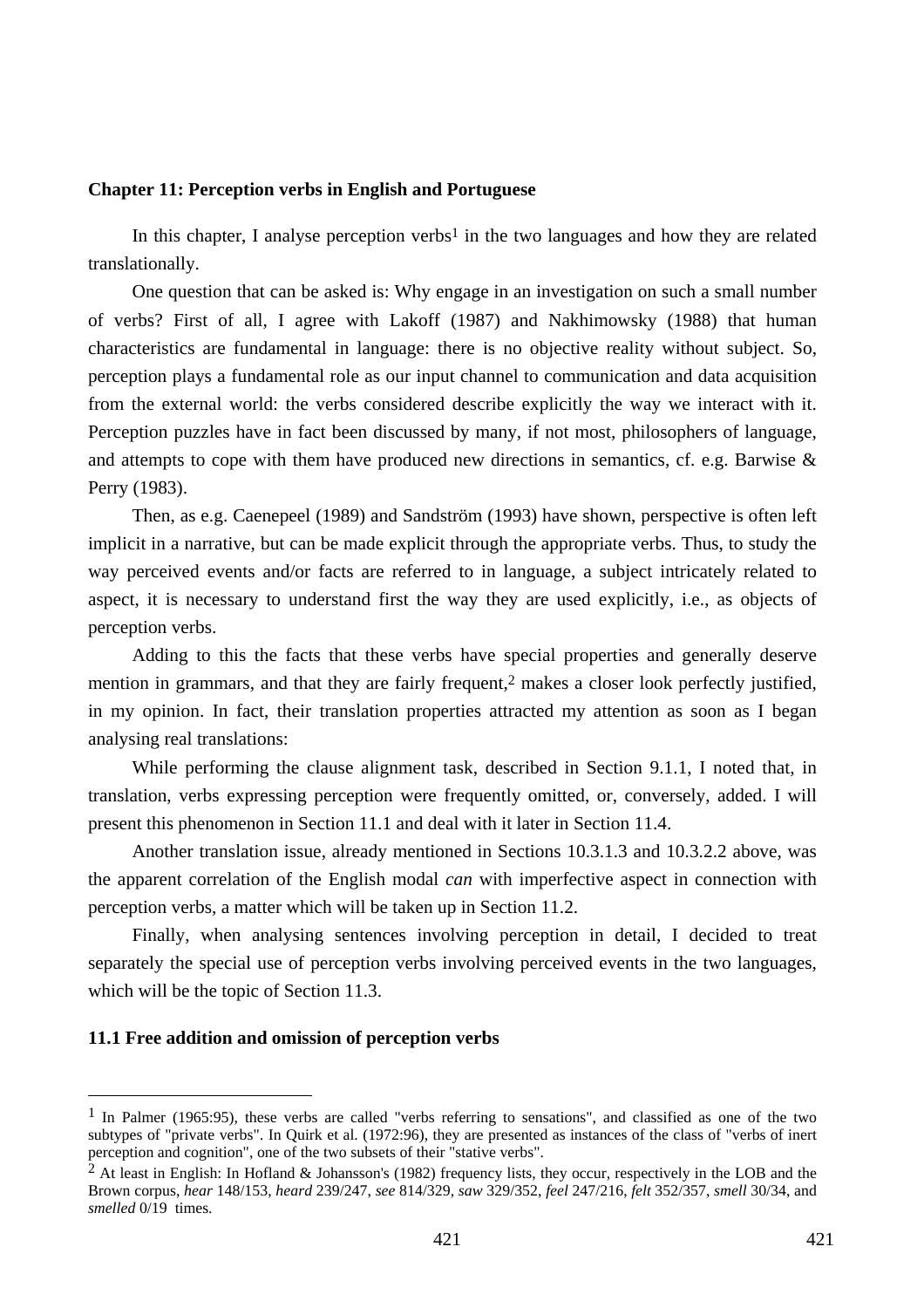In Santos (1994a), I have analysed the question of clause misalignment in some detail. One of the most striking kinds of clause mismatches I found was the one exemplified by the following translation pairs:

> *They heard from the secret gardens the singing of caged birds and heard the splash of cooling water on hot flagstones.*

> *Desses secretos jardins vinha o canto de pássaros engaiolados e o cair da água fresca nas lajes escaldantes.*

> 'From those secret gardens **came** the singing of caged birds and the falling of cold water on the hot flagstones'

*In the surface of the pearl he could see dream forms. Na superfície da grande pérola havia formas de sonho.*  'In the surface of the big pearl **there were** dream forms.'

*e a aragem fria que salina sentia na boca e nas narinas and the cold breeze that was salty to the mouth and nostrils*  'and the cold breeze which salty he felt in the mouth and in the nostrils'

In these first three examples, perception is omitted. In the next five examples, it is added.

*She burst clear of the brush line and stumbled over the little boulders toward the water, and then she heard him coming and she broke into a run. Viu-a emergir da linha dos arbustos e tropeçar nos calhaus. Mas, como já tinha dado por ele, Joana começara a correr.* 

'He **saw** her emerge from the line of the bushes and stumble in the stones. But, as she had already noticed him, Juana had started to run.'

*And there in the pearl Coyotito's face, thick and feverish from the medicine. E, na pérola, viu o rosto de Coyotito inchado e febril com o medicamento.*  'And, in the pearl, he **saw** the face of Coyotito swollen and feverish from the medicine'

*He stood aside and let the doctor and his man enter the brush house. Juana stood up from the fire and backed away as he entered, and ...* 

*Então, afastou-se um pouco e deixou o médico entrar na cabana com o criado. Ao vê-los, Joana ergueu-se da fornalha e ...* 

'Then, he moved a little away and let the doctor enter the hut with the servant. **As she saw them**, Joana raised from the fire and...'

*and his hands and face were wet with sweat. e sentia as mãos e a face molhadas de suor.*  'and he **felt** the hands and the face wetted from sweat.'

*Haveis-me entendido, haveis gostado? Have you understood me and have you liked what you heard?*  'Have you understood me, have you liked?'

As Caenepeel (1989) has convincingly shown, perspective is a major issue in modern narrative, and one of the ways it is conveyed is intricately mingled with aspect. On the other hand, at least the perspective of events in the real world is done through one's (the characters') senses, so it can be explicitly invoked through verbs of visual or auditory perception.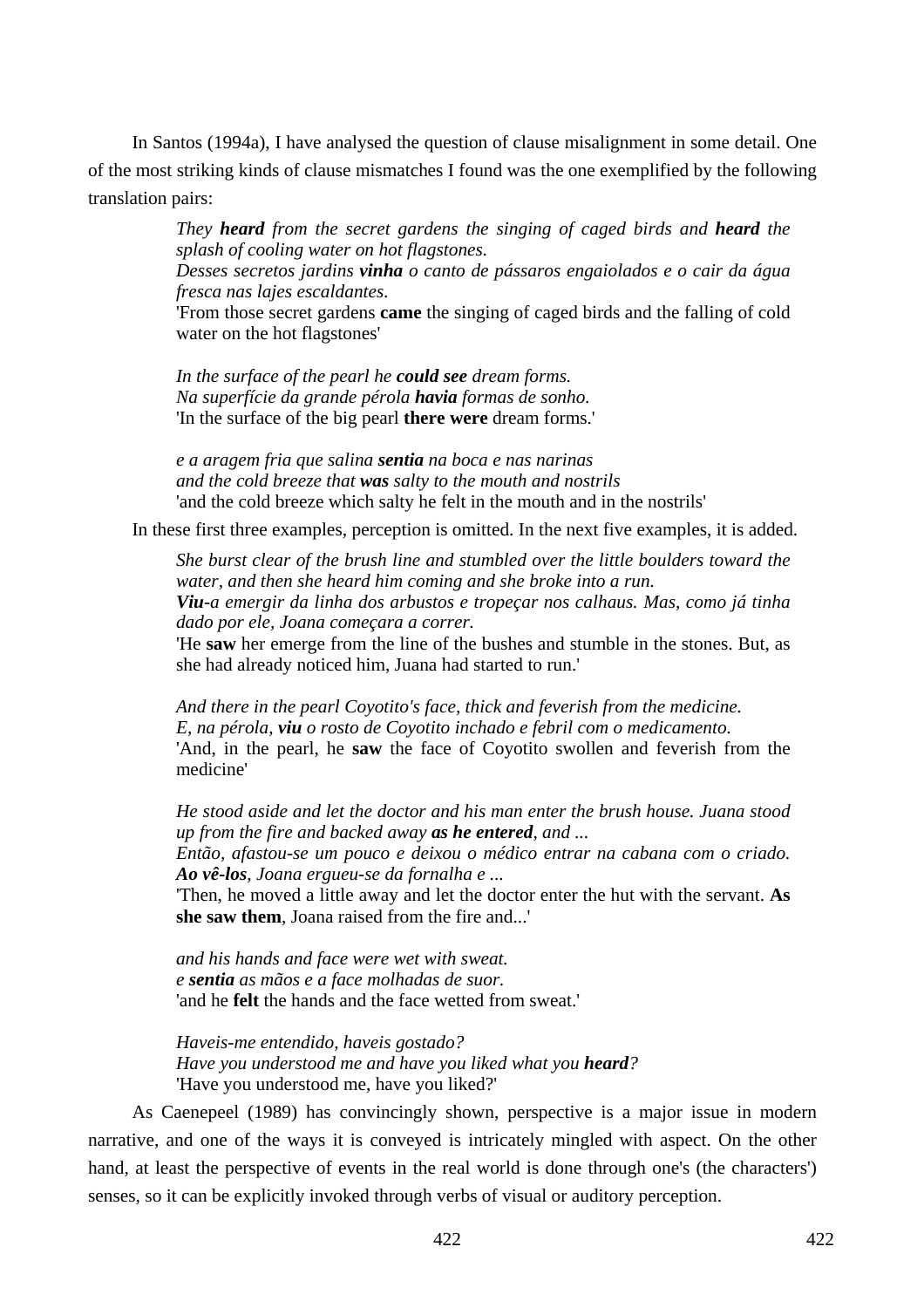It is thus not unexpected that, given these two different ways of conveying perspective in language -- namely, through grammatical aspect and through lexical selection of verbs of perception --, two different languages use one or the other device on specific instances, thus producing a seemingly random pattern in the possible use of perception verbs.

It will thus be a concern of this chapter to verify whether the encoding of perception through perception verbs is strongly correlated with a different mechanism in the other language. After investigating the translation of perception verbs in the next two sections, I will look in Section 11.4 into the added perception verbs in the translation.

### **11.2 The modal** *could* **and the dichotomy Imperfeito / Perfeito**

Perception verbs are not only interesting in connection with aspect for the reasons mentioned above. They also have special aspectual properties in English (albeit not in Portuguese), and this brings about an interesting behaviour from the point of view of translation into Portuguese.

Leech states that these verbs are "straightforward cases of verbs inimical to the Progressive Aspect" and he proceeds by stating that "The difference between the variant constructions with and without *could* is that the *could* form denotes a state, whereas the Simple Past form denotes an event" (Leech, 1971:20). However, things are not that simple, as can be seen in Vendler's discussion of seeing. Not only does Vendler explicitly claim that *see* has two different aspectual profiles, namely, ""seeing" [the "spotting" sense of seeing] is an achievement initiating the generic state of seeing" (Vendler, 1967:118), but also that, in the stative sense, "hear" and "can hear" are interchangeable.3 Corroborating this claim, Palmer states that "*can* is regularly used with verbs of sensation, without adding anything not implied by the simple verb" (Palmer, 1965:118).

Interpreting Leech's observation in the light of Vendler's analysis, it falls out that perception verbs should not take the progressive, since they belong to precisely the two classes of verbs that, according to Vendler (1967), do not. Furthermore, progressive has been shown to express perspective (cf. Caenepeel (1989:130): "progressives have the capacity to describe a situation as the object of introspection on the part of a subject"). Therefore, it is hardly astonishing that perception itself is outside the scope of perspective.4

However, the behaviour with modals is not so obvious. In fact, Leech's explanation amounts to very little, since all events, when modified by *could*, denote a state (cf. *could jump*, *could build*, *could write*). However, the expression with a modal for other events is not synonymous with the non-modalized one.<sup>5</sup>

 $\overline{a}$ 

<sup>3</sup> Vendler mentions "the curious equivalence of *I see* and *I can see it* or even *I saw him all the time* and *I could see him all the time*" (Vendler, 1967:115).

<sup>4</sup> Excepting cases of "private perception", of the kind *I'm seeing things*, which do accept perspectivization and consequently the progressive, as in fact will be pointed out below.

<sup>5</sup> Except for some achievements, cf. Vendler (1967:105): "some achievements also share this feature. Indeed, in some sense, to be able to recognize is to recognize and to be able to spot the plane is to spot the plane". Vendler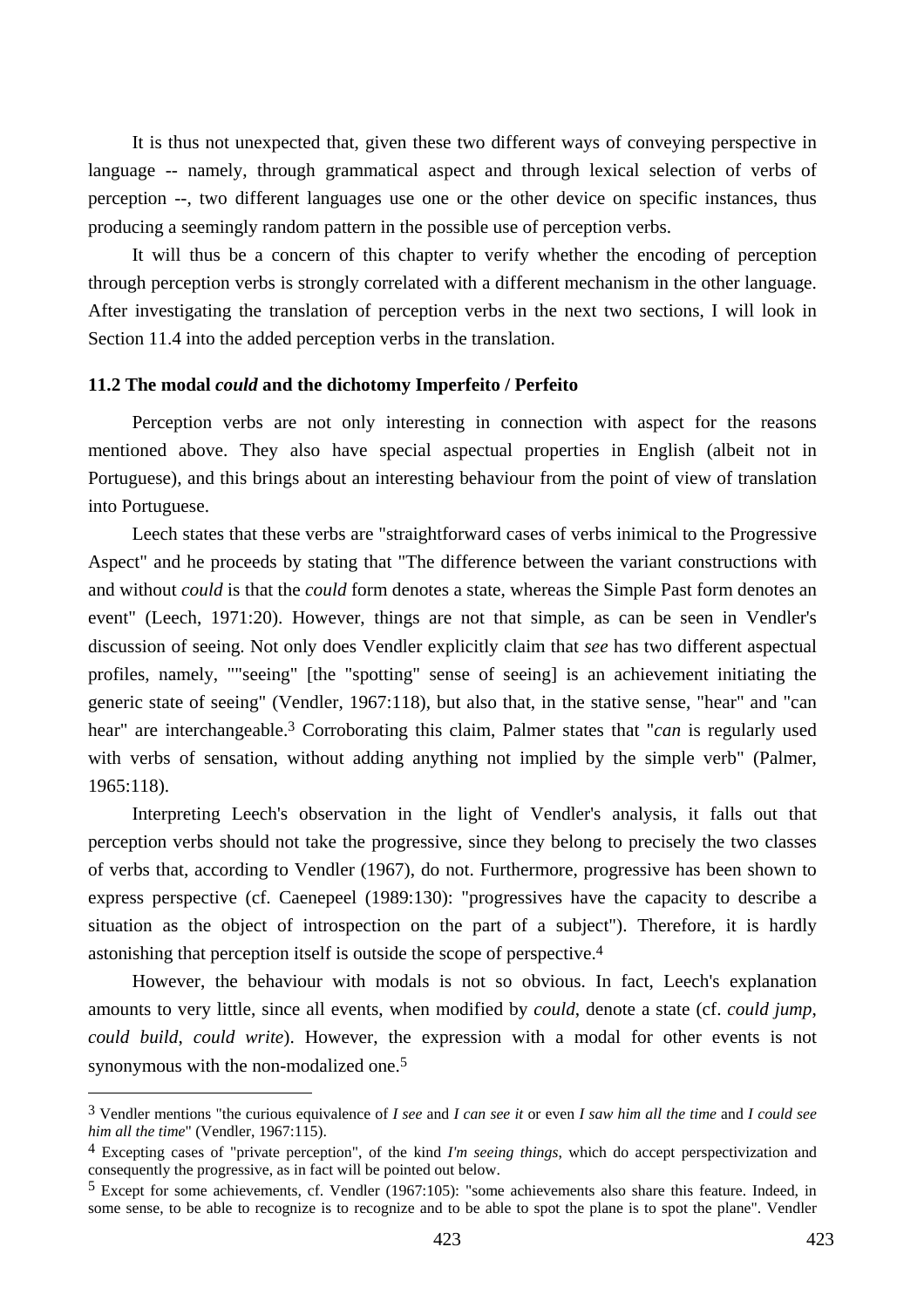On the other hand, as far as I know, perception verbs are not characterized by any grammatical idiosyncrasies in Portuguese. They accept the progressive, and they behave as all other verbs as far as the contrast Imperfeito/Perfeito is concerned. Neither do they especially cooccur with modals.

However, when perception verbs were used in the two languages in the selected texts, one translation regularity seemed to emerge, as far as the verbs *ver* ('see'), *ouvir* ('hear') and *sentir* ('feel') are concerned: the correlation between Imperfeito vs. Perfeito and the presence vs. absence of *could*. In fact, *could* is stative<sup>6</sup> and so is Imperfeito, while the eventive use of the perception verb would, by default, be stated in Perfeito, as any other English clause denoting an event. So, this seemed to constitute a sensible translation rule, even though not yet recorded as far as I knew.

In the remainder of this section, I describe how I assessed this hypothesis in my corpus, first from Portuguese into English, and then in the other direction. Before doing so, though, I should note that translation need not be reversible, i.e., if A and B translate into C and D respectively, this does not imply that C and D necessarily translate into A and B respectively; and, in fact, I hold that it is interesting to study one relation in the two directions because it may show some non-trivial issues in the use of the devices concerned.

### **11.2.1 The translation of Portuguese perception verbs**

I checked all occurrences (64) of the verbs *ver*, *ouvir* and *sentir* in Imperfeito and Perfeito, and how they were translated into English. The overall distribution is in Table 11.1 below (in parentheses stand the number of (additional) cases corresponding to VP-objects, which I shall look into more closely in Section 11.3):

| ver    | 37 | 20 Perfeito<br>$9(5)$ simple past 1 (2) could 2 pres perf 1 past participle |                                                                             |
|--------|----|-----------------------------------------------------------------------------|-----------------------------------------------------------------------------|
|        |    | 17 Imperfeito                                                               | 8 (1) simple past 5 <i>could</i> 1 <i>in sight</i> 1 <i>visible</i> (1) MQP |
| ouvir  | 19 | 14 Perfeito                                                                 | 11 $(1)$ simple past 1 <i>could</i> $(1)$ pres perf                         |
|        |    | 5 Imperfeito                                                                | 3 simple past 1 <i>could</i> 1 prog                                         |
| sentir | 20 | 10 Perfeito                                                                 | 9 simple past 1 pres perf                                                   |
|        |    | 10 Imperfeito                                                               | 8 (1) simple past 1 <i>could</i>                                            |

Table 11.1

The results are not clearcut, to say the least. Even though there is a slight majority of *could* translations from Imperfeito originals (7 / 32 vs. 4 / 44), it is not even statistically significant. A finer analysis is thus called for.

I will leave the detailed consideration of perception of events to Section 11.3, and will concentrate here only on perception verbs with non-VP objects, which correspond to the vast

concludes that (in)voluntariness is at stake, but an interesting observation is that his examples also involve perception.

<sup>6</sup> This is a simplification, as will be seen below.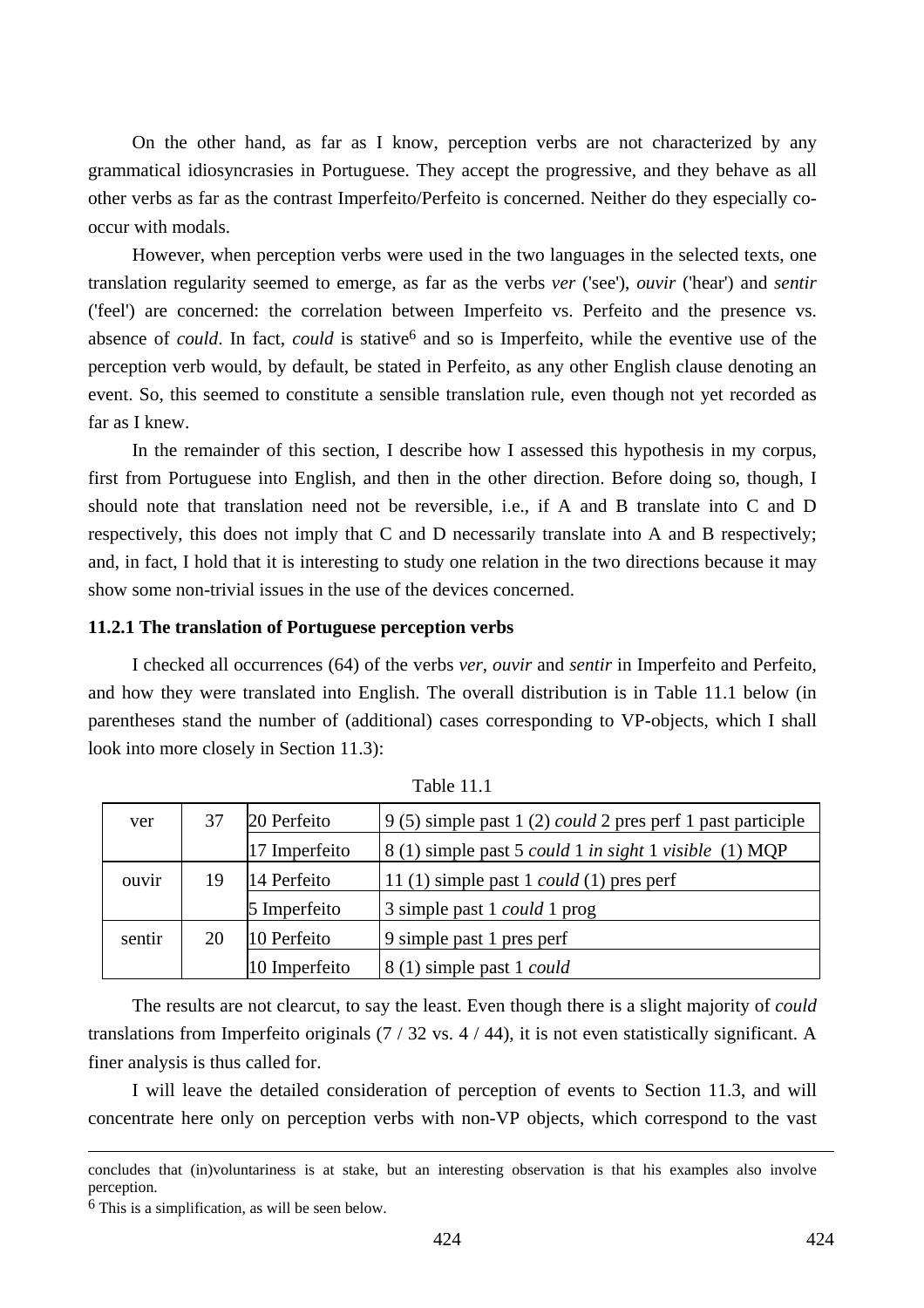majority of the examples.

The first thing to note is that the three verbs behaved differently: for example, the twenty occurrences of the verb *sentir* ('feel') were translated by means of various verbs, e.g. *feel*, *sense*, and even *experience*, reflecting the several senses in which *sentir* was employed. *Ouvir* ('hear') was, on the other hand, always used in the physical sense, while *ver* ('see') was also most frequently used that way, with only two occurrences of imaginary vision (recollection) and two of understanding through vision ("saw that").

I start by illustrating the expected translation pairs, i.e., those in which Imperfeito was translated by *could*:

> *Quase se não viam um ao outro They could barely see each other*  'Almost they did not see each other'

*uma noite cerrada em que nada se via an overcast night in which nothing could be seen* 

*nada mais sentia he could feel nothing else*  'nothing else he felt'

*pelo fogo de que, da sua árvore, ele só via o fumo by the fire of which, from his tree, he could see only the smoke*  'by the fire of which, from his tree, he saw only the smoke'

and Perfeito into simple past:

*só então ouviu only then heard* 

*Na confiança que de repente sentiu, gritou: With the confidence that he suddenly felt, the genie cried:* 

I note as well that expressions like *visible* or *be in sight* are almost synonymous with *could see*, and thus simply emphasize the general character of Imperfeito.

In order to assess the generalization that Imperfeito should be translated by *could* and Perfeito into simple past, however, I have to account for the large number of cases of Imperfeito being translated into simple past, and for the (few) cases of Perfeito being translated with *could*.

Given that Imperfeito has several different meanings in Portuguese (as shown in Chapter 10), a finer analysis of the cases of Imperfeito translated by past simple showed that, when Imperfeito denoted habituality, *could* was never used in the translation. Examples are:

> *receosa dos seus olhos de alma penetrantes que viam o fundo das coisas fearful of his penetrating soulful eyes that saw into the depths of things*  'afraid of his penetrating eyes of soul which could see the bottom of things'

*Não eram sonhos as coisas que então via They were not dreams, the things that he then saw*  'It was not dreams the things he could then see'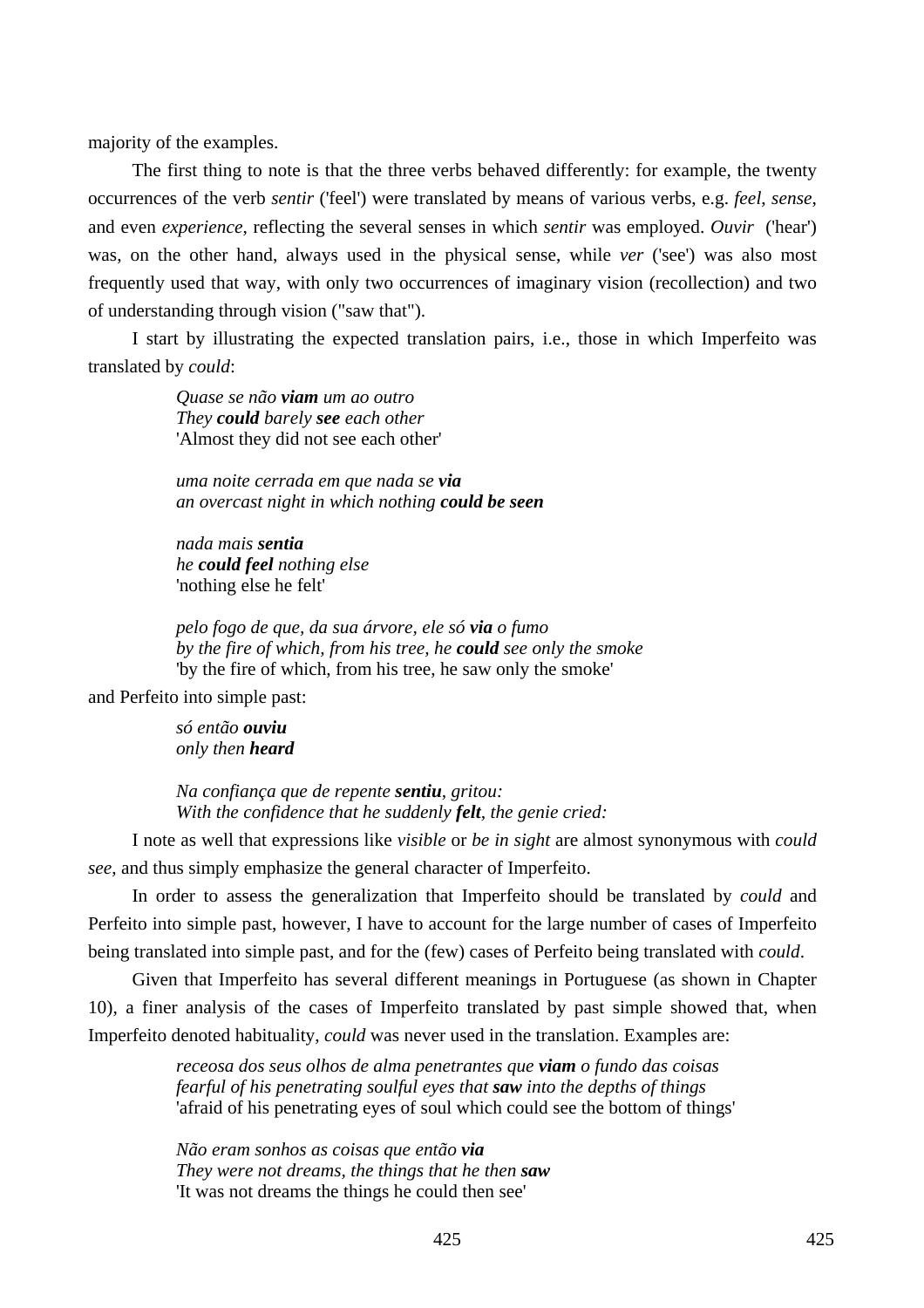*Mas ouvia sem dúvida umas vozes But without a doubt he did hear voices*7 'But he could hear no doubt some voices'

*todos os escriturários se abstinham de o interromper, quando o viam curvado sobre a secretária all the clerks avoided interrupting him when they saw him bent over his desk.*  'all clerks avoided interrupting him, when they saw him bent over the desk'

*Ele, que via almas de brâmanes passarem a cães, He, who had seen Brahmins' souls become dogs'*  'He, who saw Brahmins' souls turn to dogs'

The remaining cases concern one single occasion of perception, and correspond to more dynamic cases. The first concerns the perception of a complex event, and will be discussed in Section 11.3. The next two cases are obviously durative situations, where the English rendering omits, or leaves at most implicit, the fact that the situation continues:

> *Já via o quarteirão por detrás do qual repousava o Castanheira Now he saw the section behind which Castanheira lay*  'He could already see the quarter behind which rested Castanheira'

*lançou-se para o portão, que via lá ao fundo raced for the gate which he saw at the back*  'he aimed at the gate, which he could see there far away'

*Já* with Imperfeito marks the initial phase of a durative situation. Two pieces of information are thus conveyed: that it is a new situation, and that it will continue for a while. The translator chose to focus on the fact that the perspective was new, instead of expressing durativity, which he could do with something like *from now on, he could see*.

In the second example, Imperfeito expresses both durativity and temporal surrounding by the relative clause situation of the one depicted in the main clause. The English translation, on the contrary, allows for the interpretation that the race was a consequence of an achievement seeing, interpretation which is not allowed by the original.

Thus, these cases seem to be instances where not the whole meaning carried by the grammatical form in Portuguese was transmitted, rather than illustrations of a translation regularity.

Then, there were four translations of Perfeito by *could*, two of which will be dealt with in section 11.3. The others were as follows:

> *um silêncio se demorou na biblioteca, durante o qual se ouviram, abafados, no crepúsculo que punha sombras pelos cantos, os ruídos domésticos da 'vila'. in the library there lingered a silence through which could be heard [...] the muffled sounds of domestic life in the villa.*  'and a silence lasted in the library, during which were heard, muffled, in the

 $\overline{a}$ 

<sup>7</sup> This is an interesting case, since this is not simple simple past. *Did* is a support verb, and seems to be marking habituality in English.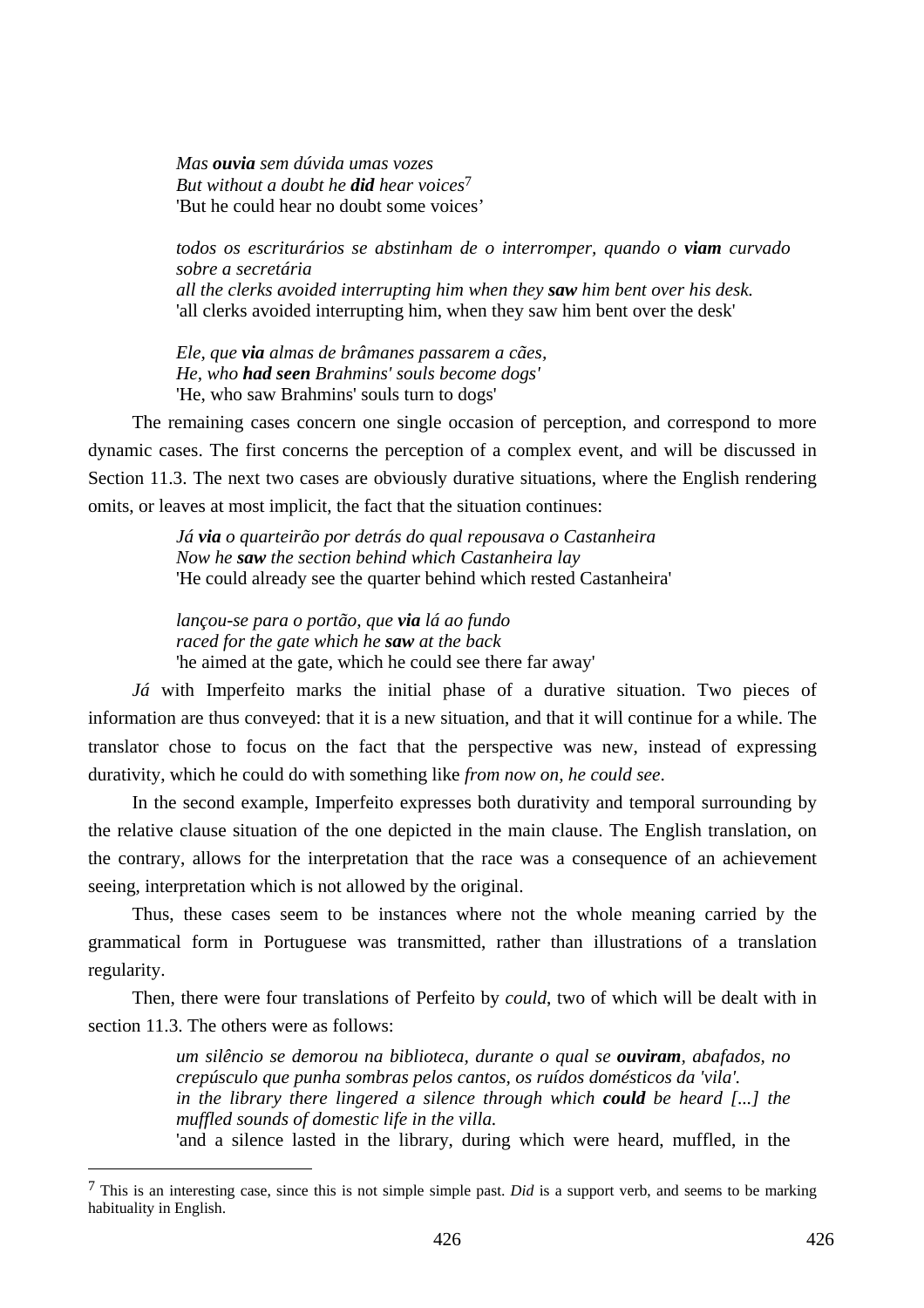crepuscule which put shadows in all corners, the domestic sounds of the villa'

*Não viu o sujeito He couldn't see the man.*  'He did not see the fellow'

The first one is an interesting example where Portuguese advances the narrative with the perception of the sounds, while English describes it, erroneously, in my view, as a background property.

In the second example, on the other hand, the use of Imperfeito would convey that "he" was deliberately and continuously looking for the man, Perfeito being the unmarked tense in a negative sentence. Now, in English, the choice of *couldn't*, as opposed to *didn't* or *did not*, may be related to the fact that *did not* would suggest that "the man" was there to be seen, while *couldn't* would not -- *couldn't* is the unmarked case.8 Cf. the only three examples of *did not*  negation of perception verbs in my corpus, where the "unseen" actually exists in all cases:

> *and Kino looked down at it and didn't see it Mas Kino olhou para ele sem o ver*  'But Kino looked at him without seeing it'

*Marco Semprónio não o viu sair. Marcus Sempronius did not see him leave.* 

*-- Tu não viste nada -- "You didn't see a thing"*  'You did not see anything'

In fact, it seems to be much more common to use *couldn't* than *didn't* with perception verbs in English (cf. the examples above). In my corpus, 6 out of the 9 translations by *could* occurred in negative-related sentences.9 Also, the source of the present perfect translations were always negative sentences in Perfeito, but I will not take up this matter here (see next chapter instead).10 (Negation is a grammatical and semantic subsystem in which the two languages differ considerably.)

In this connection, yet another translation pair seems relevant:

*Kino could never remember seeing them closed when he awakened Kino não se lembrava de alguma vez os ter visto fechados ao acordar*  'Kino did not remember any time having seen them closed awaking'

This case is similar to the one of the perception verbs, in that *could remember* gets translated by Imperfeito *lembrava*. In addition, it is a negative sentence, which, as we have already noted, is a strong reason to have *could* in English. Finally, what is under the scope of

 $\overline{a}$ 

<sup>8</sup> Incidentally, the implication that "the thing to be seen" was there seems to be also possible with Imperfeito, cf. *Não via (I) / \* viu (P) o homem, até que o descobriu no telhado* ('He didn't see the man until he found him on the roof').

<sup>9</sup> I am including *still* and *barely* as semantically related to negation.

<sup>10</sup> Recall Partee's famous example *I didn't turn off the stove*. This usage seems to be marked in comparison to both *I haven't turned off the stove* and *I couldn't turn off the stove*, in that it refers to a definite time.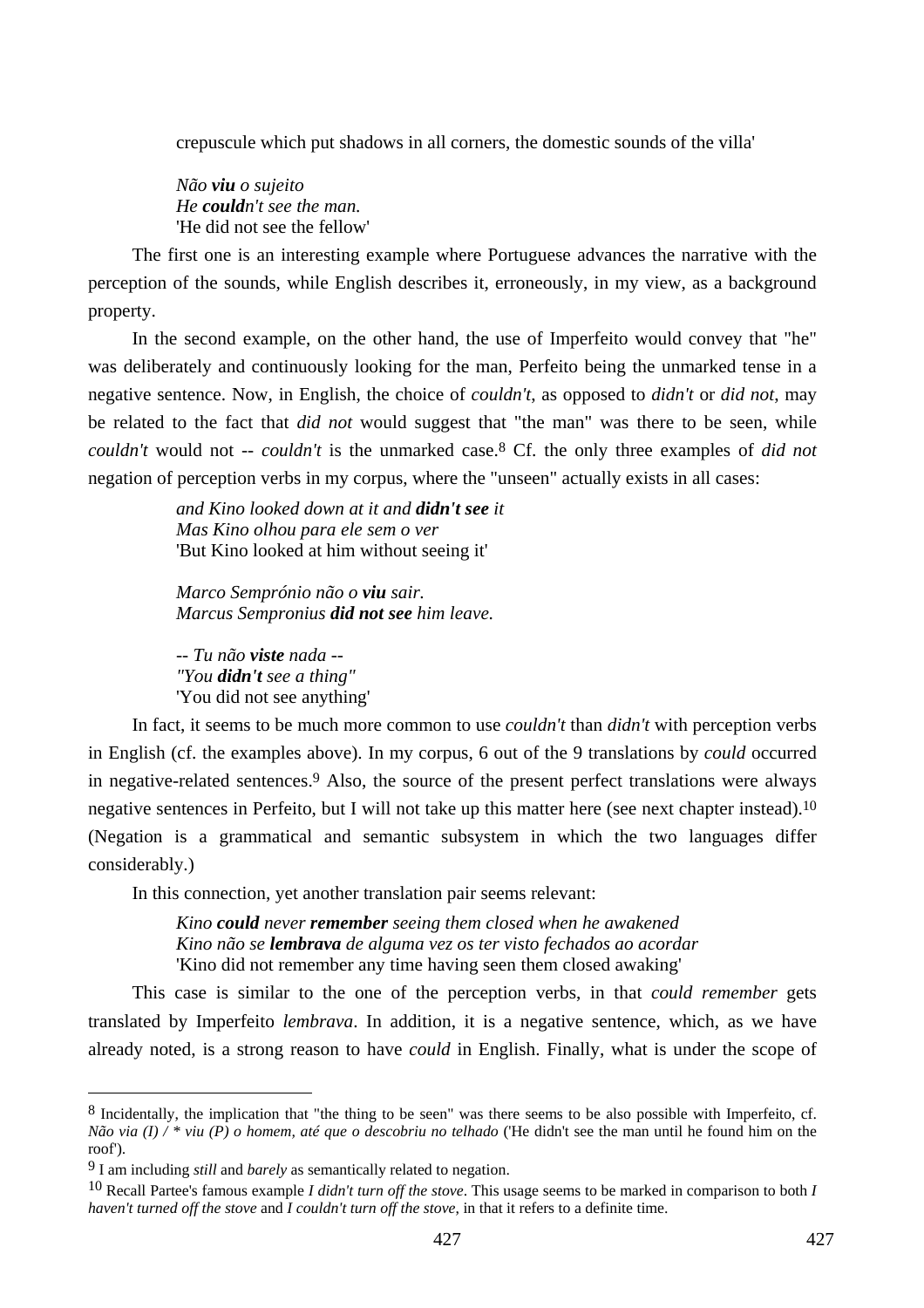*remember* is a perception verb itself, clearly interpreted as an achievement (inceptive) and not as stative. However, in Portuguese, Imperfeito is obligatory, in order to render (or agree with) the habitual meaning, conveyed by *alguma vez* (any time).

In conclusion, the generalization that Imperfeito of a single situation should be translated by *could* and Perfeito by past simple stood up to scrutiny. The translation of habitual Imperfeito brings the pair Imperfeito to simple past, while negated Imperfeito should be rendered by *couldn't* by default. *Didn't* is employed to express a perception failure.

### **11.2.2 The translation of English perception verbs**

Looking at the translation from English into Portuguese, we find again a more complicated picture than simple correspondence between modals and Imperfeito. But the first obvious remark to be made is that the number of perception verbs is significantly higher in the English original text, amounting to 152 occurrences, i.e., more than twice as much as in the Portuguese original. Furthermore, and differing from the Portuguese source, a fair number of cases, namely 40 (26%), corresponds to the perception of events.11

In Table 11.2, the translations are summarized ('none' corresponds to either omission of the clause or rephrasing without perception; in parentheses were added those whose object was a VP, thus e.g.  $5(2)$  adds up to 7 cases):

| 31 could    | 13 Perf 9 (3) Imp 3 (1) $p\hat{o}de$ ver 2 none 1 cond 1 pudesse |  |
|-------------|------------------------------------------------------------------|--|
| $54 \, saw$ | 30 (11) Perf 8 (6) Imp 3 (1) none 1 inf 1 ger 1 MQP 1 PPCconj    |  |
| 13 could    | 6(1) Imp 3(1) Perf (2) ger 1 IC 1 ficou a ger                    |  |
| 23 heard    | 6(2) Imp 11(2) Perf 1 <i>começou a</i> ger (1) MQP 1 none        |  |
| 7 presperf  | $4(1)$ Perf                                                      |  |
| 6 could     | 3 (2) Perf 2 Imp 1 (1) none                                      |  |
| $12$ felt   | 6 (2) Perf 2 (1) Imp 2 (1) none                                  |  |
| 3 could     | 2 Perf 1 Imp                                                     |  |
| 2 smelled   | 1 Perf 1 Imp                                                     |  |
|             |                                                                  |  |

Table 11.2

## **11.2.2.1 The translation of** *could*

 $\overline{a}$ 

Again, we have a fair number of cases of *could* translated into Imperfeito as expected, where the sentences basically describe simple (unattended) perception:

> *He could hear the pat of the corn cakes ouvia o chiar dos bolos de milho*  'he heard the sizzle of the corn cakes'

*He could hear Juana whispering the old magic again, and he could hear the evil* 

<sup>11</sup> If, in addition, I had counted the cases of *watch* and *listen* as well, I would have had 171 verbs of perception, 49 of which corresponding to perception of events, i.e., 28.6%.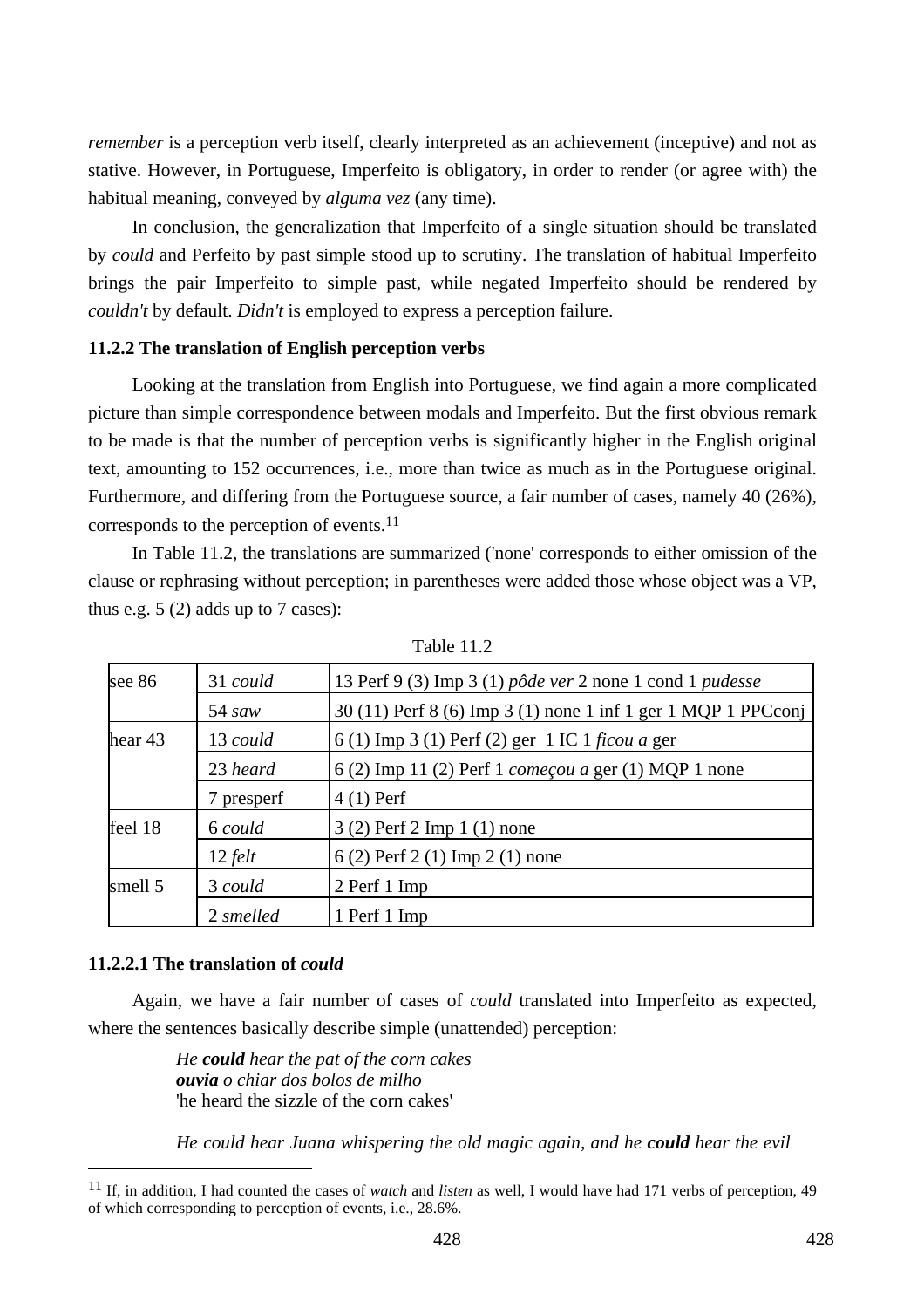*music of the enemy* 

*ouvia Joana a murmurar a velha frase mágica, ouvia a maléfica música do inimigo* 

'he heard Juana whispering the old magic sentence, heard the maleficent music of the enemy'

*Kino could feel the blown sand against his ankles Sentia com alegria a areia fustigar-lhe os tornozelos*  'Kino felt with joy the sand fustigate his ankles'

*And Kino could hear the pad of Juana's feet behind him. E, atrás de si, ouvia as passadas de Joana.*  'And, behind him, he heard Juana's footsteps'

*Now they could see the little road ahead of them Agora viam a estrada debaixo dos olhos*  'Now they saw the road below the eyes'

*And he could smell the sharp odor of exposed kelp from the receding tide. Sentia o cheiro penetrante das algas que a maré vazia deixava na areia.*  'He felt the sharp smell of seaweed which the low water left on the sand'

*She could feel his warm breath against her skin Sentia na pele a quente respiração do filho*  'She felt in the skin the warm breath of the son'

It is nevertheless interesting to note that an English speaker is much more concerned with physical ability (the statement that the physical conditions are such that perception is possible) than a Portuguese speaker, who, if s/he conveys it at all, does it implicitly by stating simply the perception event. The next four examples are good illustrations of this.

> *He could see the outline of the watcher, but the sleeping men were below his vision.*

*Via o perfil da sentinela, mas não os dois homens adormecidos.*  'He saw the sentinel's profile, but not the two men asleep.'

*nearly all the brush houses were alike, and all leaked light and air, so that Juana and Kino, sitting in the corner of the brother's house, could see the leaping flames through the wall.* 

*Quase todas as cabanas eram iguais. Todas deixavam passar a luz e o vento. Por isso Joana e Kino, sentados a um canto da casa do irmão, viam, pelas fendas das paredes, as chamas.* 

'Almost all huts were equal. All let through the light and the wind. Thus Juana and Kino, sitting at a corner at the brother's house, saw, through the cracks of the walls, the flames.'

*When the trackers came near, Kino could see only their legs and only the legs of the horse from under the fallen branch.* 

*Quando os batedores já vinham perto, Kino, debaixo do ramo quebrado, já só lhes via as pernas e as pernas do cavalo.* 

'When the trackers were already near, Kino, under the broken branch, could already only see their legs and the horse legs'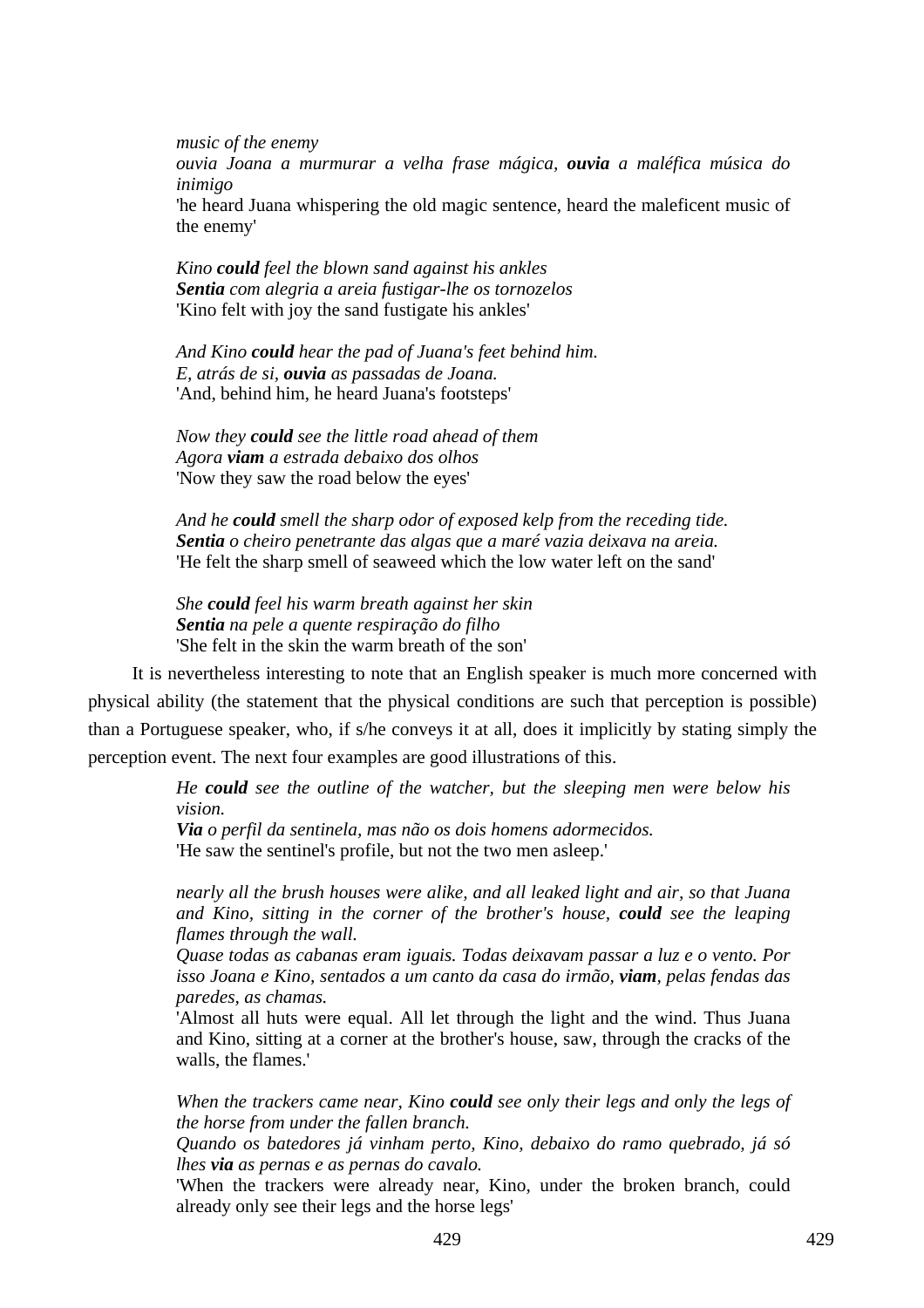*there where he could see, even in the distance, a hint of foliage Mesmo àquela distância, via qualquer coisa de parecido com folhagem.*  'Even at that distance, he saw something similar to foliage'

*He could see the little image of the consecrated candle reflected in the soft surface of the pearl* 

*Via a imagem da vela benta reflectida na superfície lisa da pérola*  'He saw the image of the pearl reflected on the smooth surface of the pearl'

In this last example, it is not physical, but mental ability that is referred by means of *could*. This nuance is simply lost in the Portuguese rendering, for lack of a good way to convey it.

The next example is particularly interesting:

*Kino could see these things without looking at them tudo isto Kino via sem olhar*  'all this Kino saw without looking'

because I classified the Portuguese translation as habitual when performing the annotation described in Section 10.2. Looking at the English sentence, on the other hand, it seems very much a straightforward instance of perception at that moment of the plot. On a closer view of the original English sentence, however, it seems that it can also convey a rule/generalization about Kino: there were things he could see without looking at them (not only at that moment, but in general).

So, it seems to me that the two interpretations are there in both languages, and what differs (and strikingly so) is the saliency with which one of them comes to mind (extended present situation, in English, and generalization, in Portuguese).

But the translation of *could* by Imperfeito is certainly not the whole story. In fact, I was able to spot two relevant features in several other instances of *could* rendered by Perfeito which explained their translation. Thus, in the following examples:

> *In a few moments Kino could see them clustered in the haze Dentro de momentos, Kino distinguiu-os imersos no nevoeiro*  'In a few moments, Kinos distinguished them immersed in the haze'

*and then he could see the face of Coyotito e então viu o rosto de Coyotito*  'and then he saw the face of Coyotito'

*Far down the slope he could see the two trackers Lá muito em baixo, avistou os dois batedores.*  'There far below, he discerned the two trackers'

*And, looking down, she could see the cigarette of the man on watch. Por baixo da gruta, Joana viu o cigarro da sentinela.*  Below the cave, Juana saw the cigarette of the sentinel'

*In the moonlight he could see the frantic frightened eyes Ao luar, viu ainda uns olhos inquietos e assustados.*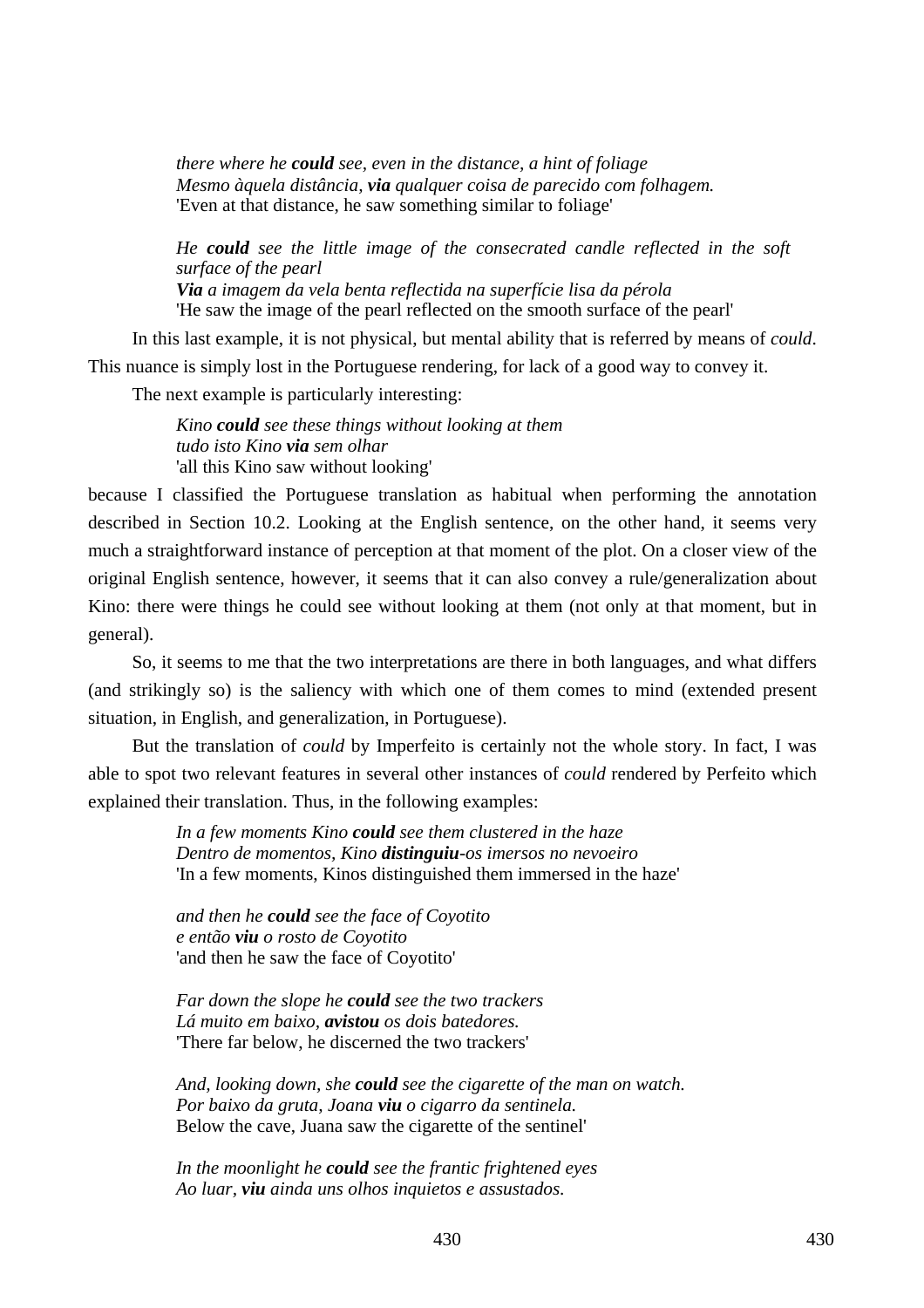'In the moonlight, he saw still some anxious, frightened eyes'

Perfeito conveys inceptive perception, adding a perspective viewpoint which would be lacking in an Imperfeito translation (even though it must be noted that it may also be absent from the English original). The reason for the choice of the translator can again be traced to the pervasive vagueness of English states between inception and mere holding.

This is, in fact, also the case in the other kind of situation that requires Perfeito, namely, that of *could* interpreted (and possibly meant) as the inception of ability itself (and not only of perception), i.e., when *could* is marking a change of state from physical impossibility to the contrary. In the clear cases, the translator has (correctly, in my view) opted for the corresponding *pôde* ('was able to') in Perfeito:

> *until the water cleared and he could see por fim, a água tornou-se clara e pôde ver*  'finally, the water became clear and he was able to see'

*It was an old and ragged moon, but it threw hard light and hard shadow into the mountain cleft, and now Kino could see the seated figure of the watcher on the little beach beside the pool.* 

*Era uma Lua velha e corroída, mas espalhava uma claridade intensa e sombras duras na garganta da serra. Kino pôde então ver a figura sentada do vigia, na estreita praia da lagoa.* 

'It was a old corroded moon, but it spread an intense clarity and hard shadows on the defile of the ridge. Kino was able to see then the seated figure of the sentinel, on the narrow beach of the pool.'

It is, however, important to stress that there is no clear border (in English) distinguishing the two cases (inception of perception or of ability), and actually in some cases I would prefer a translation involving *pôde ver* where the translator opted for simple Perfeito, cf.:

> *After a moment the big gate opened a few inches. Kino could see the green coolness of the garden*

> *Pouco depois abriu-se uma greta do portão. Kino viu a verde frescura do jardim.*  'Some time after a chink of the gate opened. Kino saw the green freshness of the garden.'

On the other hand, the remaining case of translation of *could* into *pôde* was actually due to a restructuring (ill founded, in my opinion) of the English original, turning the sight of a movement into a "saw that" assertion:

> *Even in the distance he could see the two on foot moving slowly along Mesmo àquela distância, pôde ver que os que vinham a pé andavam lentamente*  'Even at such a distance he was able to see that those on foot were walking slowly'

There is an important reason for the choice of Perfeito in the above cases as well, namely the fact that an Imperfeito rendering would not advance the narrative, and would therefore fail to transmit the sequence of events of the original text. Now, Sandström argues, perception events in English do advance the narrative: "Interpreting a state sentence as perspectivized means interpreting it as evaluated (perceived, contemplated, asserted) by a character in the narrative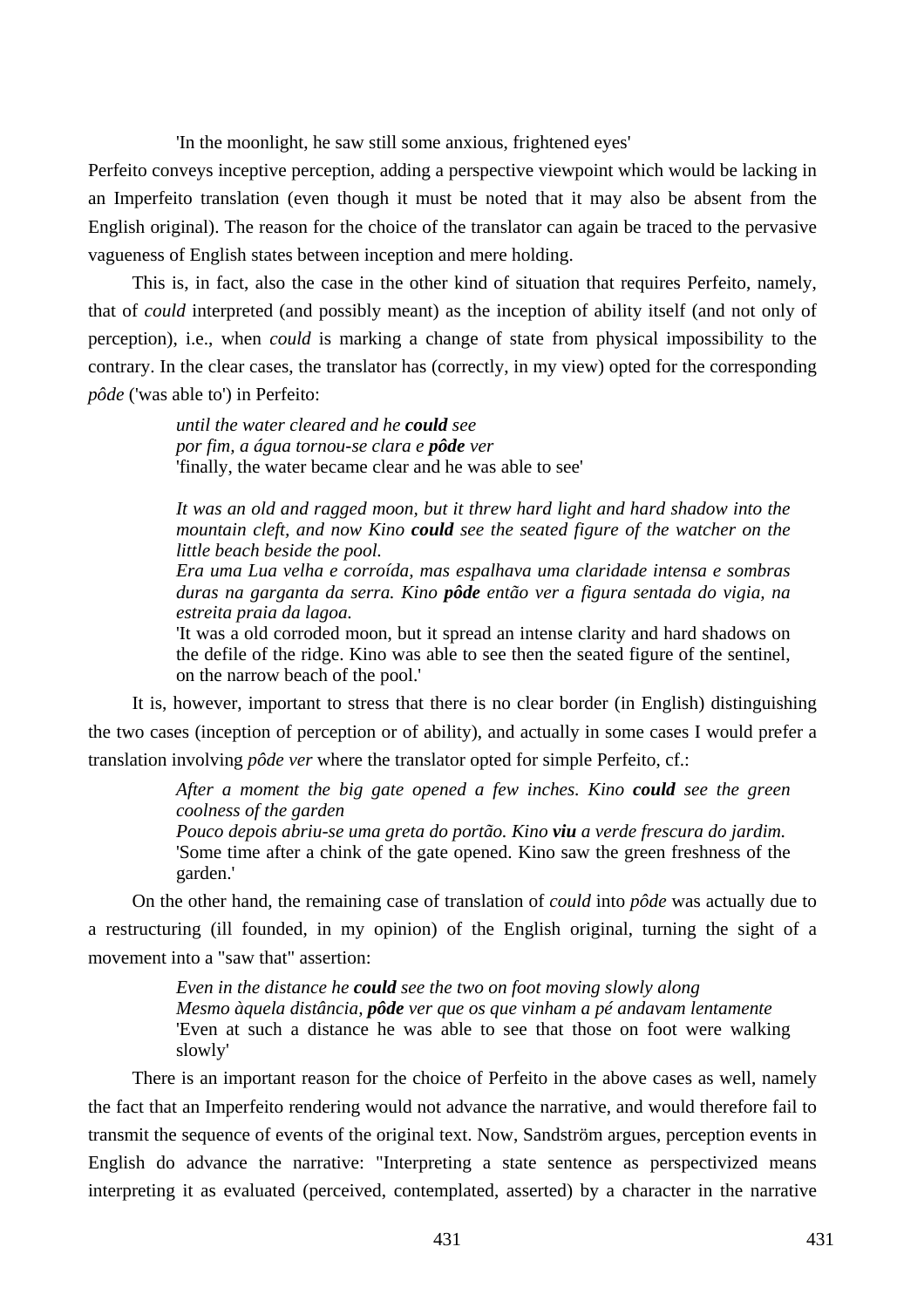world [...] The perception, contemplation, or assertion of a proposition is a kind of event, [...] an evaluation event." (Sandström, 1993:169) and further: "Perspectivized state sentences "take time"" (ibidem, 171). This is precisely what the (translations of the) next English sentences  $d_0$ :<sup>12</sup>

> *They could hear the splashing water Também ali todos ouviram [...] o cair da água*  'Also there everyone heard [...] water falling'

*And they could smell the frying of good bacon as narinas encheram-se-lhes do cheiro bom a presunto frito*  'their nostrils filled with the good smell of fried bacon'

Finally, the eleven cases of "perception that" (a fact, thus) are always rendered by Perfeito, irrespective of *could*, simple past or present perfect in the English text, since they correspond to a punctual realization, no matter how extended the situation described in the *that*-clause may be:

> *And then Kino could see that they were eating E então Kino percebeu que eles estavam a comer*  'And then Kio realized that they were eating'

*Against the sky in the cave entrance Juana could see that Kino was taking off his white clothes Joana viu Kino, à entrada da gruta, esbatido no céu, a tirar o fato branco* 

'Juana saw Kino, at the entrance of the cave, in relief against the sky, taking off the white clothes'

*"I have heard that there are cities in the north." -- Ouvi dizer que há cidades para o norte.*  'I heard (someone) say that there are cities in the north'

In the following example, though, the translator failed to notice the implicit "that" and thus conveyed a durative situation instead:

> *Kino could see the house was gone, and he did not question Juana. Kino via a casa desaparecer sem perguntar nada.*  'Kino saw the house disappear without making questions'

In the next example, on the other hand, the translator added manner (and duration) and got rid of ability brought about by physical conditions, producing a fairly free translation:

> *He peered closely at her and he could see her large eyes. Ele olhou-a muito de perto e contemplou-lhe os grandes olhos.*  'he looked at her from very near and contemplated her large eyes'

# **11.2.2.2 The translation of the simple past**

 $\overline{a}$ 

Regarding now the translation of bare perception verbs into Perfeito or Imperfeito, one would at least expect that habitual ones would be translated by Imperfeito, while events would be rendered in Perfeito. This is true as far as the few habitual occurrences are concerned (or, rather, I should stress, where a habitual interpretation was chosen by the translator):

<sup>&</sup>lt;sup>12</sup> Even though I suppose these cases could have been translated by Imperfeito as well.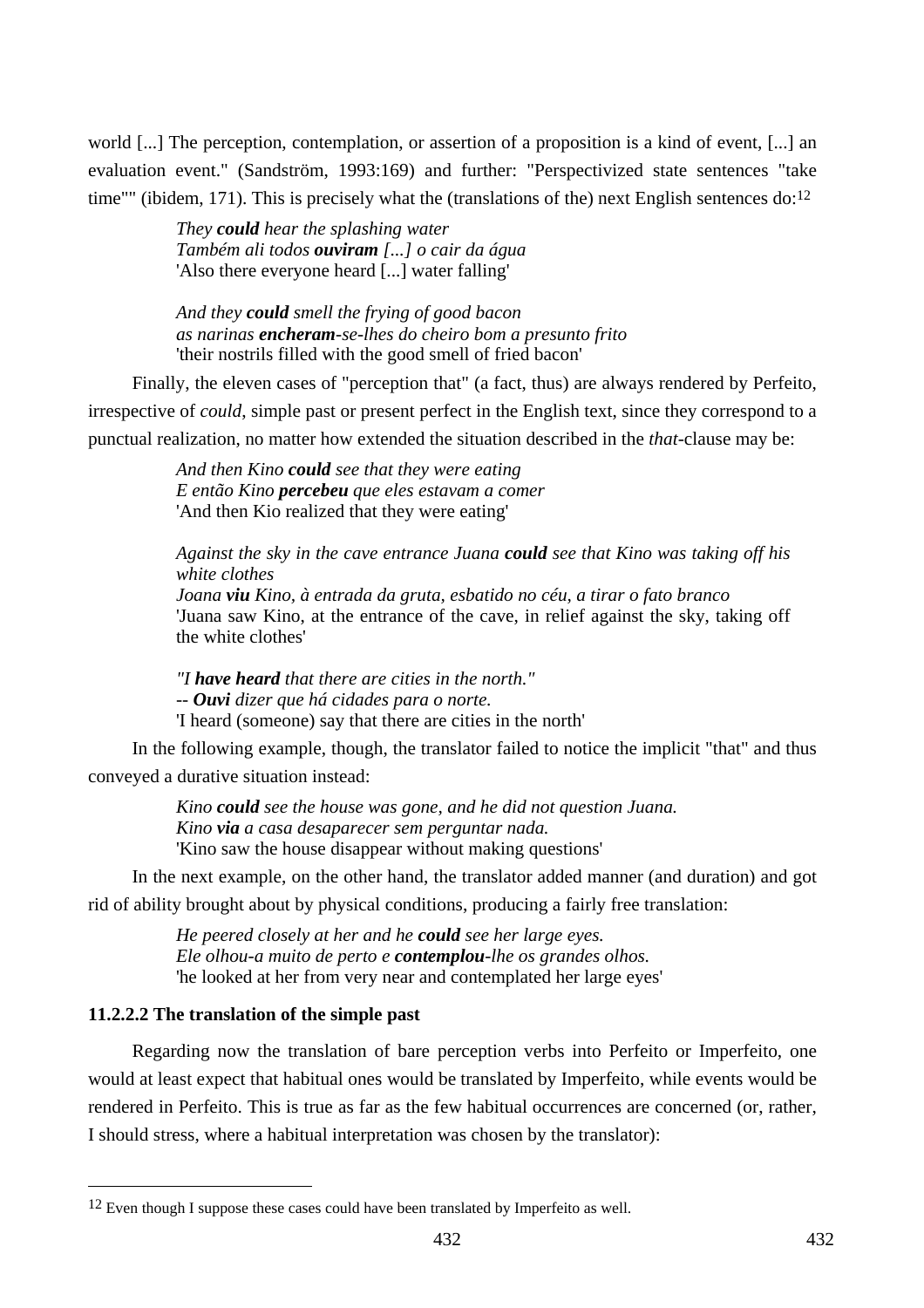*so that everything they saw or thought or did or heard became a song que tudo o que viam, pensavam, faziam ou ouviam se transformava num canto*  'that everything they saw, thought, did or heard transformed into a song'

*He heard every little sound of the gathering night Distinguia o mínimo som da noite envolvente:*  'He distinguished the least sound of the enveloping night'

*He was uneasy and nervous; he glanced over his shoulder; he lifted the big knife and felt its edge.* 

*Estava inquieto e nervoso. Olhava para trás por cima do ombro, pegava na faca e experimentava-lhe o fio.* 

'He was anxious and nervous. He looked back over the shoulder, took the knife and tried its edge'

*The animals that used the pool came near and smelled men there and drifted away again into the darkness.* 

*Os animais da lagoa iam chegando. Mas mal sentiam cheiro de homem desapareciam outra vez nas trevas.* 

'The pool animals were arriving. But as soon as they felt man smell they disappeared again in the darkness'

The generalization of simple events translated by Perfeito also applies for the vast majority of the examples, e.g.:

> *and he raised the blade and looked at it and saw a little line of blood on the steel. Levantou a lâmina e viu no aço um delgado fio de sangue.*  'He raised the blade and saw a thin line of blood'

*He smelled the breeze and he listened for any foreign sound of secrecy Sorveu a brisa e escutou, à espera de qualquer som estranho*  'He sipped the breeze and listened, waiting for any strange sign'

In fact, the translation was more regular than it looks in Table 11.2 above, because most Imperfeito translations of *saw* came from the description of Kino's visions in the surface of the pearl (the protagonist enters a state of premonition upon observing the invaluable pearl he fished), and, since those sentences describe purely mental states, of a very personal character indeed, it is justified that the translator used the Imperfeito. (Recall that, according to Sten, Imperfeito is used to render "the contents of an observation, a dream, a vision" (Sten, 1973:102, my translation).) Examples are:

> *In the pearl he saw how they were dressed Na pérola, via como iriam vestidos*  'In the pearl, he saw how they would be dressed'

*All of these things Kino saw in the lucent pearl Tudo isto Kino via na pérola cintilante.*  'All this Kino could see in the shining pearl'

*and he looked into the shining surface for his rifle, but he saw only a huddled dark body on the ground with shining blood dripping from its throat.*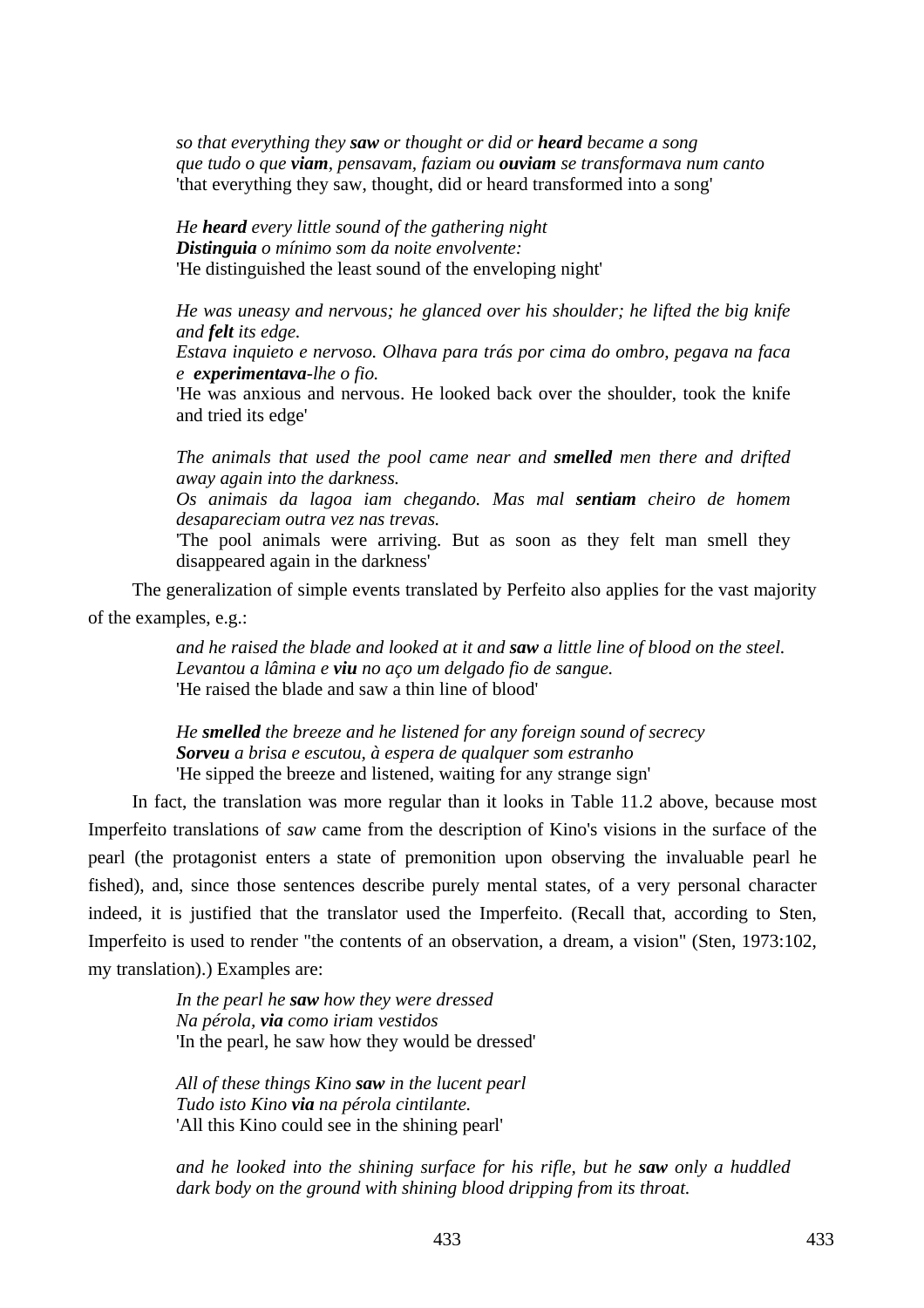*Mas procurava a espingarda na superfície luzidia da pérola e só via um confuso corpo negro estendido no chão, com um fio de sangue brilhante a gotejar da garganta.* 

'But he looked for the rifle on the glittering surface of the pearl and only saw a confused black body lying on the ground, with a line of shining blood dripping from the throat'

But there were some other translations of simple past into Imperfeito that demand a more complex explanation. Consider:

> *Juana and Kino, sitting in the corner of the brother's house, could see the leaping flames through the wall. They saw the flames tall and furious, they saw the roof fall*

> *Joana e Kino, sentados a um canto da casa do irmão, viam, pelas fendas das paredes, as chamas. Viam as chamas altas e enfurecidas, viram o tecto cair*  'Juana and Kino, sitting at a corner at the brother's house, saw, through the cracks of the walls, the flames. They could see the high infuriated flames, they saw the roof fall'

In this example, the translator must have chosen Imperfeito to contrast with the immediately following seeing, of a punctual rather than extended nature, or to repeat (and continue) the tense of the previous sentence. Incidentally, I classified it as a translation mistake already during the annotation phase.

However, there were other translations of *heard* by Imperfeito which seemed to speak against the rule "once-only event of perception - Perfeito translation", in that proper justification could be adduced for the use of Imperfeito. For example, the following hearing is somewhat midway between inception (after Kino woke up) and perspective:

> *Kino heard the little splash of morning waves on the beach. It was very good-- Kino closed his eyes again to listen to his music.*

> *Kino ouvia o rebentar das ondas matinais na praia. Que bom! Kino fechou os olhos novamente para escutar aquela música.*

> 'Kino could hear the splash of the morning waves on the beach. How good! Kino closed the eyes again to listen to that music.'

Likewise, in the next example, the graduality of the lexical item chosen by the translator does not exclude Imperfeito as much as if a simple perception verb had been used:

> *He could see the little image of the consecrated candle reflected in the soft surface of the pearl, and he heard again in his ears the lovely music of the undersea*

> *Via a imagem da vela benta reflectida na superfície lisa da pérola e de novo os ouvidos se lhe enchiam da maravilhosa música submarina*

> 'He saw the image of the consecrated candle reflected on the smooth surface of the pearl and again his ears filled with the wonderful submarine music'

Finally, the following case concerns one of those periods describing Kino's state of mind while looking at the pearl:

> *And Kino heard the music of the pearl, distorted and insane. E Kino ouvia a música da pérola, falseada e louca.*  'And Kino could hear the music of the pearl, distorted and mad.'

However, I am not sure whether in all cases a better translation would not use Perfeito,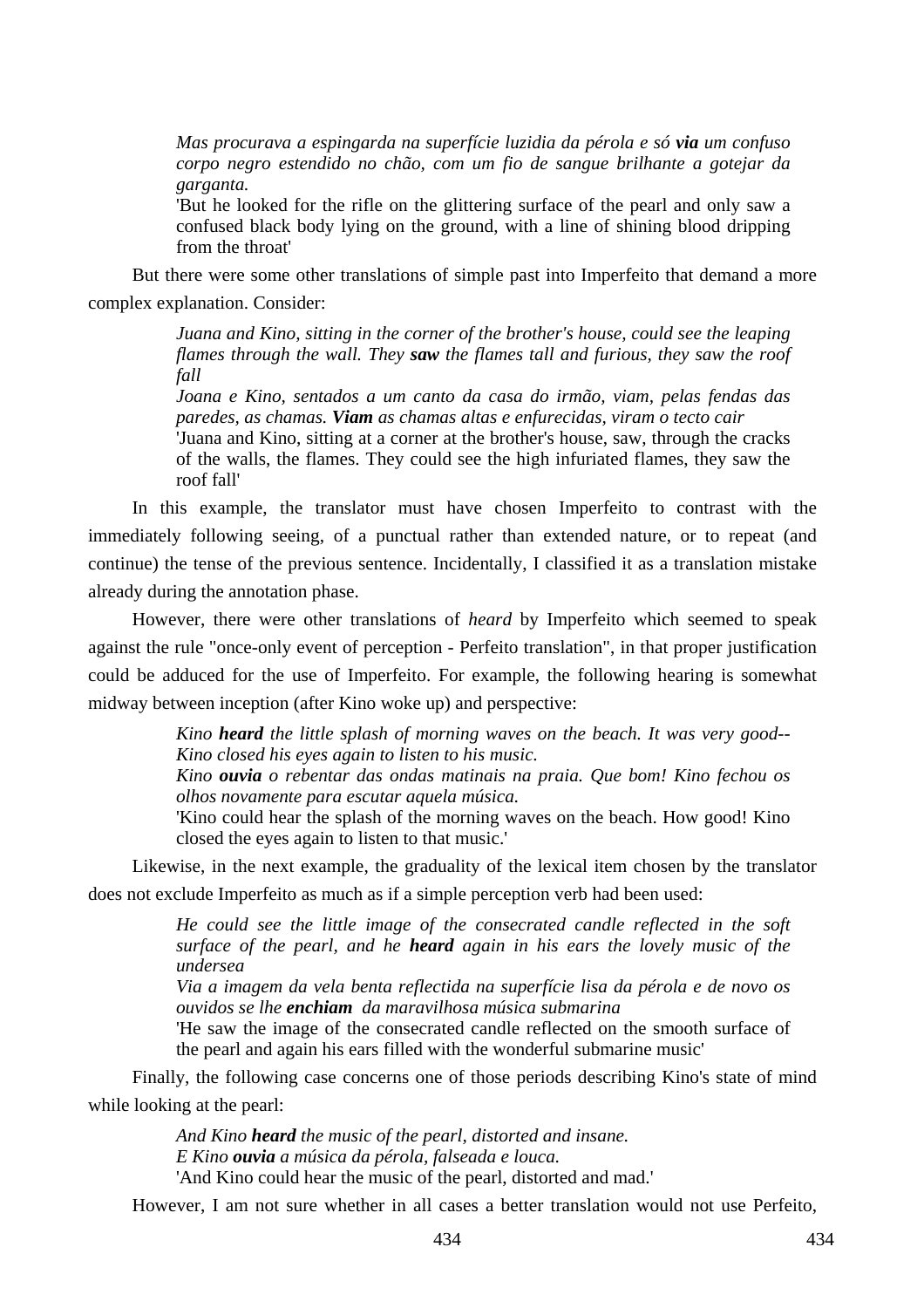which diminishes their value as counter examples. Especially in the second case, given the explicit contrast with *could see* in the English sentence, it seems to me that there was strong motivation to use Perfeito and not neutralize the contrast.

Consider, then, the following example:

*But Kino had grown tight and hard. He felt the creeping of fate Mas Kino estava inflexível e duro. Sentia o peso do destino*  'But Kino was inflexible and hard. He could feel the weight of destiny'

Here, the translation seems impeccable. What is more, Perfeito would not be felicitous for this translation. The explanation for this fact may lie in the explanatory nature of the sentence, together with its reference to a (by all means) internal situation. Or it may follow from the fact that, in English, as in Portuguese, the second sentence is not interpretable as a new action or sensation in sequence, but only simultaneous, with the first.

## **11.2.2.3 Summing up**

 $\overline{a}$ 

The use of *could* in English with perception verbs can be described as a continuum from mere unintentional ability to perceive to possibility allowed by a definite change in the environment of the perceiving agent. It conveys both the state of visual, auditory, etc. perception and its inception, while the simple past form is used to describe a perception event, i.e., something which is an integral part of the narrative, and has therefore consequences, namely, takes time and is related to other events by response and enablement relations.

This partition is by and large alien to Portuguese, which can express ability due to external means with a corresponding modal, *poder*, but rarely does. Several Portuguese internal considerations are rather at play in the choice between Imperfeito and Perfeito for both translation of *could* and simple past perception verbs, namely the need for signalling temporal order in the narrative, the need to express habituality, and the need to express perspective.

This explains the seemingly random pattern of translations depicted above.

### **11.3 Perception of events and the aspects**

In this section, I deal with the important fact that perception clauses may have complex events as their objects, which are syntactically realized as VPs. In this context, gerundive versus non-gerundive form seems to imply precisely perfective vs. imperfective aspect (conceived as the whole, or one particular moment in the development of a process)<sup>13</sup>. However, the opposition between presence and absence of *could* must still be accounted for, as well as that between Imperfeito and Perfeito, and this is what I will investigate in the present section.

I should note that these cases have also raised some theoretical discussion. Mourelatos disagreed with Vendler's classification of SEE as a state in precisely those cases: "The force of I saw in these two sentences [I saw him run / cross the street] *i*s not to convey the state of the

<sup>13</sup> According to Palmer (1965:170), "the distinction is between an incomplete (progressive) and a complete (nonprogressive) action"*.*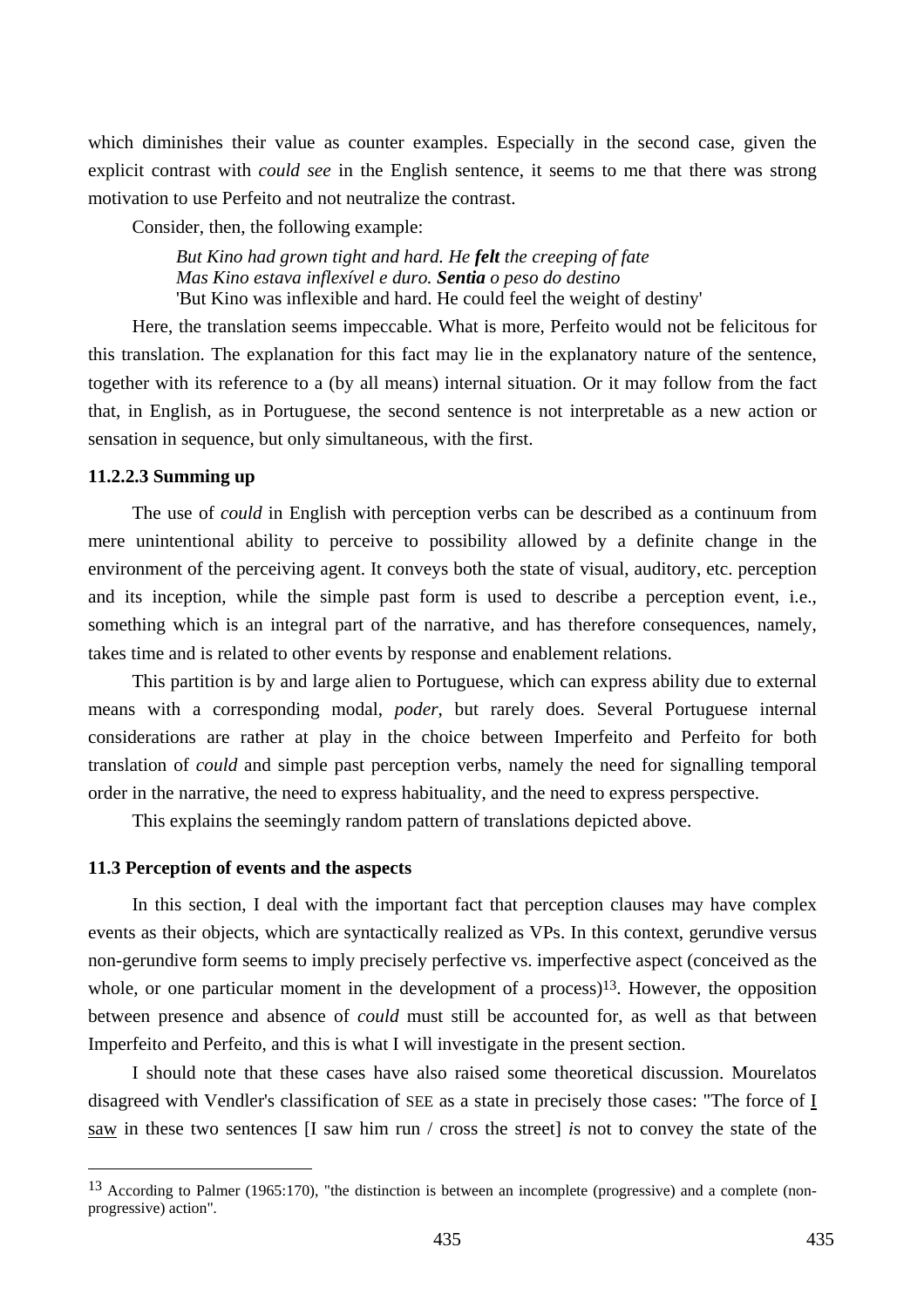subject, but to record A SIGHTING or A SEEING, however protracted, of an occurrence, as an individuated something that took place [...], an EVENT" (Mourelatos, 1981:200). This, however, does not in my opinion prove that SEE should be classified as an event, or more specifically an accomplishment, as Mourelatos implies. It proves at best that the resulting aspect (i.e., that of the whole sentence) is an event. In my view, it is the aspect of the embedded VP which passes through.

Interestingly, also from the point of view of translation these cases turned out to be special: at least in the direction Portuguese to English, some of the patterns seemed to be reversed. Let me consider this in some detail.

## **11.3.1 How Portuguese perception of events is translated into English**

I have to admit that the number of cases (twelve) is too small to allow for generalization. But the frequency with which examples reverse, so to say, the translation regularities suggested in the previous section is noteworthy.

In fact, English uses *could* when Portuguese uses Perfeito in the following two cases:

*Da plataforma, ainda viu o sujeito voltar para trás, e, com as malditas flores, perder-se no meio das pessoas From the platform, he could still see the fellow turn around and disappear with the damned flowers into the crowd.*  'From the platform, he still saw the fellow go back, and, with the damned flowers, get lost among the crowd'

*já só lhe viu as plantas dos pés, que, claras, saltavam ao longe, fugindo. he could already just make out the light-colored soles of feet leaping in the distance* 

'he saw but the foot soles, which, light-coloured, jumped far away, escaping'

The first Portuguese sentence conveys roughly an event (while the tram was going away, he still had the time to see a relatively short event) and thus Perfeito is used. In English, the short time caused by the tram's moving away still enabled him to see, and thus *could* is here used to specify physical ability, not mere perception. On the other hand, the definiteness of the perceived event is enough to forbid an imperfective reading of the modalized sentence (of the kind "he could not fail to see"). The second example was again interpreted as seeing in difficult conditions by the English translator, and thus the use of *could*.

Another counterexample to the rules formulated above, it is precisely negation which does not involve a *couldn't* in the translation, in the previously mentioned example:

> *Marco Semprónio não o viu sair. Marcus Sempronius did not see him leave.*

This example is interesting because it can be logically decomposed into "He<sub>1</sub> left and he<sub>2</sub>  $\frac{d}{dx}$  didn't see his<sub>1</sub> leaving". Now, if the very marked gerundive form would be used in Portuguese, it would be best translated by *couldn't*, cf. *Eu não o vi a sair, mas o certo é que saiu -> I couldn't see him leave, but he must have*.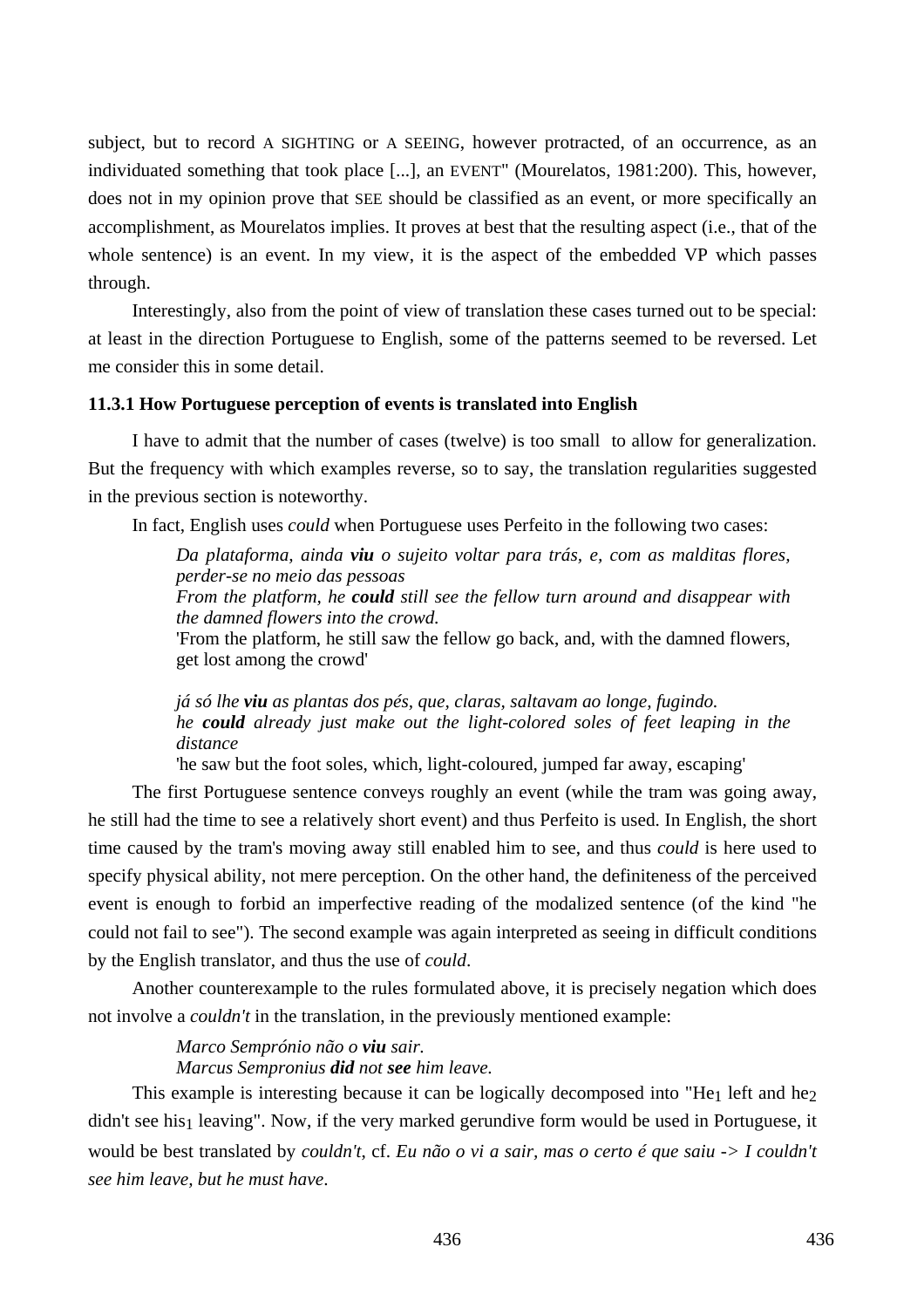The only example of translation into present perfect is also of a negated sentence, but the tense is probably conditioned by *ainda não* ('not yet'):

> *Ó Conceição, ainda não ouvi chegar a Cristina. "Conceição, I haven't heard Cristina come in yet."*  'Conceição, I haven't yet heard Cristina arrive'

Finally, Imperfeito is translated into simple past, again contrary to the generalizations above, in the following two examples, which have in common the description of internal perception, something inside the mind, classifying the protagonist's state of mind and explaining previously reported thoughts. *Ver* in the first example thus corresponds to remember, imagine, or, even better, recall.

> *E via o Castanheira perseverando, o Castanheira subindo todas as manhãs a escadaria do Ministério das Colónias,*

> *And he saw Castanheira persevering, Castanheira climbing the steps to the Ministry of Colonial Affairs every morning*

> 'And he could see Castanheira persevering, Castanheira climbing every morning the staircase of the Ministry of the Colonies,'

*Sentia-se descer lentamente, num poço sombrio e húmido, sem fundo. She felt herself slowly descending into a dark and humid bottomless pool.*  'She felt she went slowly down, in a dark humid well, without bottom'

The durativity of the situation seems thus to be marked in Portuguese by Imperfeito, while the gerund of a durative situation in English seems to be enough. Note, in fact, that a nongerundive construction was used in Portuguese in the second example (actually, the gerundive version would be very marked indeed), but the translation into English employed the gerund.

Finally, five other cases do translate Perfeito of a perceived event by past simple, thus conforming to the previous "rules":

> *E estava nisto quando viu aproximarem-se os lenhadores, And thus matters stood when he saw the woodsmen draw near*  'And he was at this when he saw the woodsmen approach'

*Numa pausa da plácida exposição que lhes fez, o frade ouviu-os roncar. At a pause in his placid exposition, the friar heard them snore.*  'At a pause of the placid exposition he did to them, the friar heard them snore'

*eu vi a navalha do outro brilhar e ouvi o baque surdo do corpo no beco I saw a man's switchblade gleam and heard the dull thud of the body in the alley* 

*ele, empoleirado num dos ramos frondosos, viu vir do santuário uma luminosidade.* 

*he, perched on one of the leafy branches, saw a glow coming from the sanctuary.* 

*Ele viu, estarrecido, as nádegas escuras, e as partes mais escuras que o medo contraía, aproximarem-se da sua ponta.* 

*Aghast, the genie saw the dark thighs and the darker parts that fear contracted as they came closer to his point.* 

'He saw, appalled, the dark thighs, and the darkest parts which the fear contracted,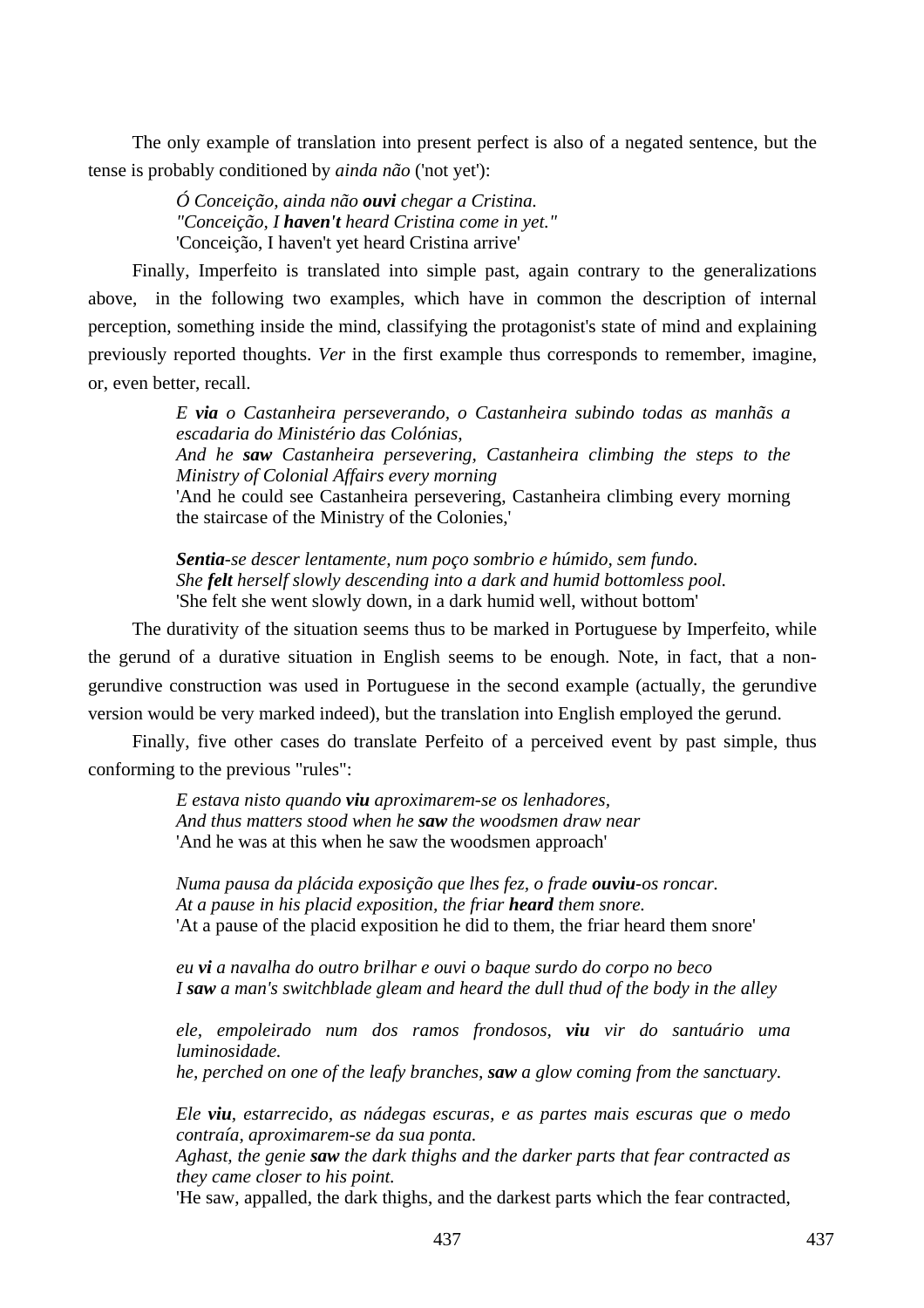approach his end'

Interestingly, the two last examples also feature the choice of a gerundive VP and a temporal clause instead of the "natural" infinitive clause, and thus result in the corresponding change in meaning.

I will not discuss these cases in detail, however, because in Portuguese there are at least two more oppositions to account for, and there is an obvious shortage of relevant data in my corpus: One would have to explain the import of:

• subject-verb inversion, as between *viu o homem aproximar-se* and *viu aproximar-se o homem*, where the second rendering is "more imperfective" than the first;

• and of personal/impersonal infinitive, as between *viu os lenhadores aproximar-se* and *viu os lenhadores aproximarem-se*.

Note, in passing, that I assumed throughout the present chapter that  $a +$  Infinitivo and Gerúndio are equivalent; otherwise one would have a threefold choice.

## **11.3.2 English perception of events and their translation**

Let us consider now the opposite direction, from English to Portuguese, summarized in Table 11.3 below (the cases of *watch* appear in parentheses):

| could                | VPinf 2     | 2 Perfeito                                                          |
|----------------------|-------------|---------------------------------------------------------------------|
|                      | VPger 10    | 4 (1) Imperfeito 2 ger 2 Perfeito 1 pôde ver 1 omission             |
| simple past VPinf 14 |             | 11 (2) Perfeito 2 (1) Imperfeito 1 omission (1) ger (2) ficou a ger |
|                      | $V$ Pger 11 | 5 (1) Perfeito 4 Imperfeito 1 MQP 1 omission (1) ger                |
| presperf             | VPinf 3     | 3 Perfeito                                                          |

Table 11.3

The first obvious observation concerning English is that perception of whole events (i.e., those in a bare infinitive) rarely appears with *could*, while perception of events in progress is more evenly distributed between a simple past and a *could* formulation.

The translation of the perception of whole events is considerably predictable into Perfeito, see e.g.:

> *Juana, glancing secretly at him, saw him smile. Joana olhou-o de lado e viu-o sorrir.*  'Juana looked at him sideways and saw him smile'

*and struck again and felt his knife go through cloth voltou a avançar, sentiu a faca atravessar tecido de fato*  'he advanced again, felt the knife pierce through material of cloth'

*in the pale light of the moon that crept through the holes in the brush house Kino saw Juana arise silently from beside him. He saw her move toward the fireplace. E, à vaga luz da Lua que se infiltrava pelas fendas da cabana, Kino viu, ao seu lado, Joana levantar-se sem ruído e aproximar-se da fornalha.*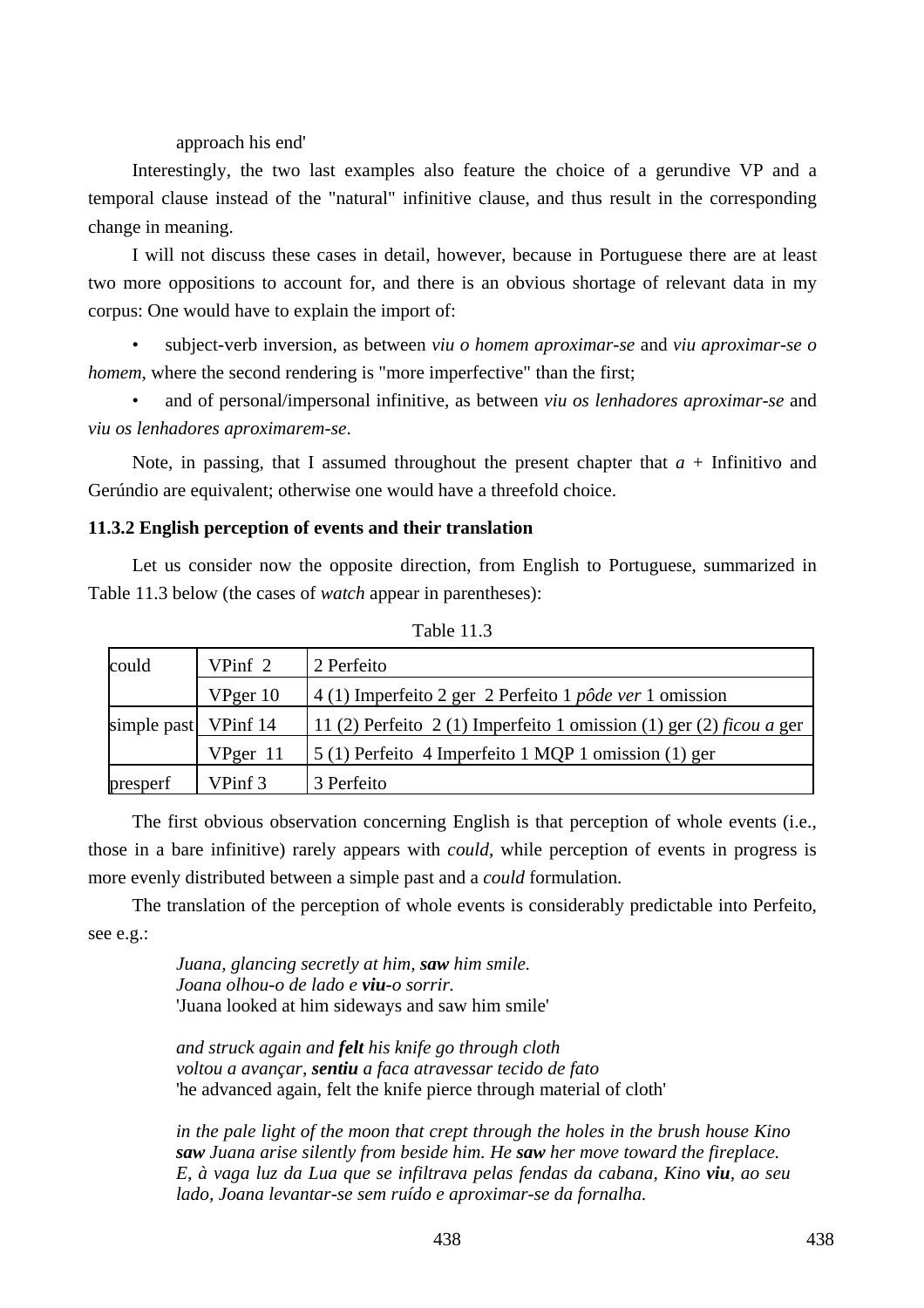'And, in the indistinct moon light which infiltrated through the cracks of the hut, Kino could see, at his side, Juana get up without noise and approach the fireplace.'

even though some cases feature blatant translation mistakes, cf.:

*Juana had turned to look at him and she saw his back stiffen. Joana voltou-se e viu as costas imóveis de Kino.*  'Juana turned and saw Kino's back immobile'

There is an interesting example where a sort of imperfectiveness conveyed in English by the partitive preposition *of* is rendered in Portuguese by a corresponding change from infinitive to gerundive VP:

> *"I have heard our father tell of it. --Ouvi o nosso pai a falar nisso.*  'I heard our father talking about it.'

One can confidently state that Perfeito is the correct translation in this case, because the three cases where Perfeito was not used either display considerable restructuring or consist simply of translation mistakes:

> *the doctor said, and he saw Kino's eyes flick involuntarily to the floor near the side post of the brush house. disse o médico, ao mesmo tempo que seguia os olhos de Kino, irresistivelmente parados no chão ao pé do pilar da cabana.*  'said the doctor, at the same time which he followed Kino's eyes, irresistibly fixed at the ground near the post of the hut'

This example features a large amount of reinterpretation, but I believe it is rather successful as far as the Portuguese rendering is concerned.

> *Kino heard the baby whimper, and he knew from the muffled sounds that Juana had covered his head with her shawl. Kino ouvia o pequeno choramingar, e percebia, pelo som abafado, que Joana lhe*

> *tapara a cabeça com o xale.*  'Kino could hear the baby whimper, and could understand, by the muffled sound, that Juana had covered his head with the shawl.'

In this case, it is probably the lexical meaning of *whimper* which does not require the gerundive form, since it denotes an extended atelic activity. But the remainder of the sentence does not make clear whether the muffled sounds are subsequent to the first whimpering, or simultaneous with it (in other words, was it a muffled whimper that Kino heard, or did he hear one, followed by muffled sounds?)

Now, as irrelevant this detail may be for the understanding of the whole story, it must be decided by the translator into Portuguese. The choice above was that the two descriptions concern the same activity, and thus Imperfeito was used. Given the weirdness of Imperfeito with *perceber* ('understand') in this context, I would however choose Perfeito instead; cf. *Kino ouviu o pequeno choramingar e percebeu [...]*('Kino heard the baby whimper and understood that...').

Finally, the remaining example presents again an unmotivated restructuring (see the gloss), which furthermore produces a marked sentence in Portuguese:

*She looked up at Kino when he came back; she saw him examine her ankles, cut*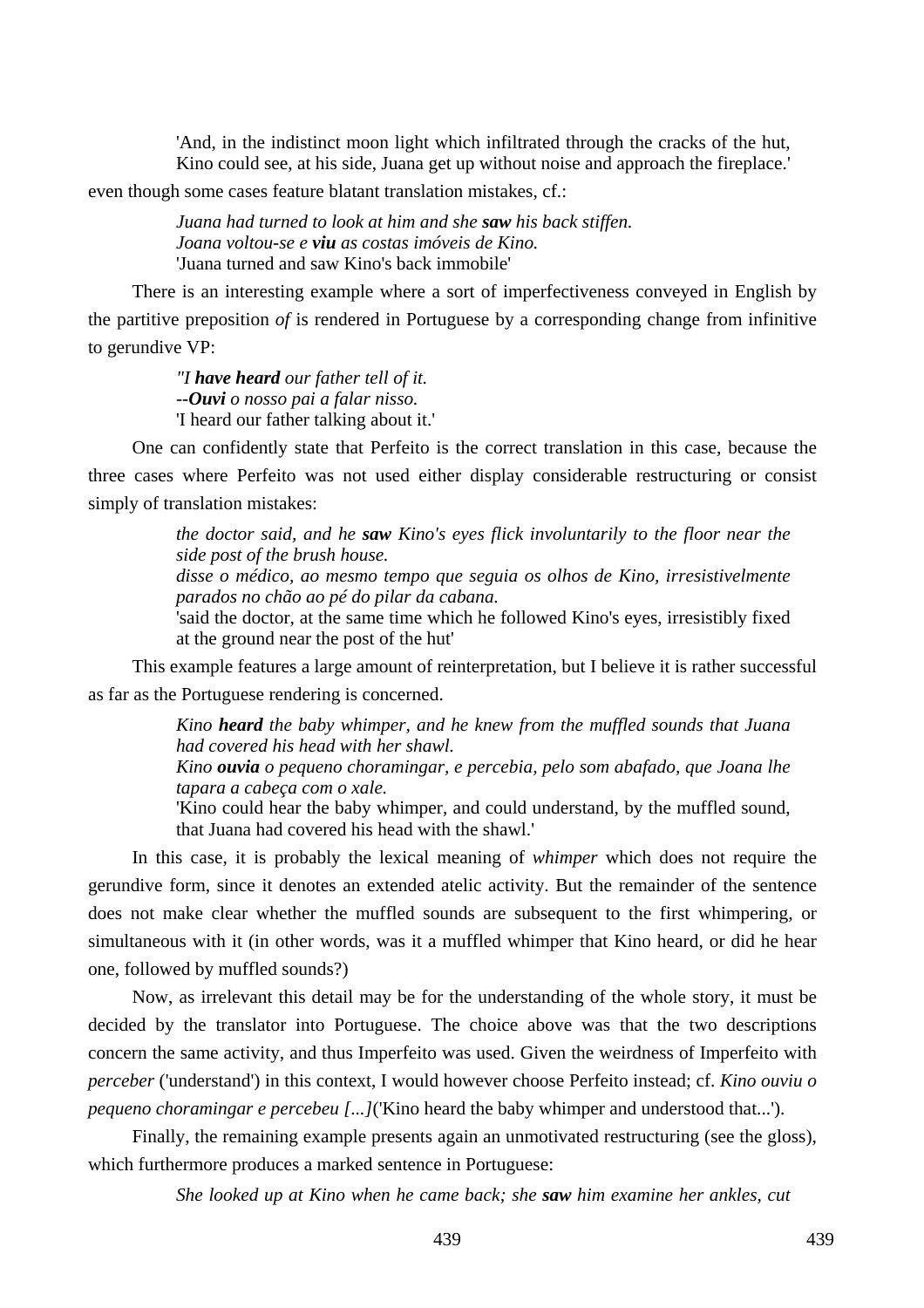*and scratched from the stones and brush,* 

*e olhou para Kino, que voltava e lhe via os tornozelos esfolados e feridos das pedras e das urzes.* 

'and she looked at Kino, who was coming back and could see her ankles, scratched and sore from the stones and the heather.'

In fact, it is clear from the English passage that the way Kino looked at her ankles was not unattentively, and possibly not even while coming back, but only after he did. The Portuguese sentence merely conveys that he could see her ankles while coming back. I do not see any principled reason for this rendering, which I would replace by *viu-o a olhar-lhe para os tornozelos esfolado*s or by *olhou para Kino e viu que ele lhe examinava os tornozelos*.

Turning now to the two single cases of bare infinitive object modified by *could*, they were also translated by Perfeito, even though a translation into Imperfeito would not sound strange, either:

> *In the pale light he could see the little waves break over her, and her skirt floated about and clung to her legs as the water receded.*

> *Na vaga claridade, Kino viu as pequeninas ondas quebrarem-se de encontro ao corpo dela, as saias enfunarem e colarem-se-lhe às pernas, quando a água retrocedia.*

> 'In the indistinct clarity, Kino saw the little waves break against her body, the skirts belly out and stick on to her legs, when the water receded.'

*through the knife he could feel the muscle tighten hard sentiu na faca a resistência do manto.*  'he felt in the knife the resistance of the muscle'

(note that the event is rendered in Portuguese by a noun).

As far as the translation of perception verbs having as objects gerundive clauses is concerned, when both gerundive clause and *could* are used in English, a clear imperfective meaning must be meant, and thus Portuguese must convey it with Imperfeito or gerund:

> *He could hear Juana whispering the old magic again, and he could hear the evil music of the enemy.*

> *ouvia Joana a murmurar a velha frase mágica, ouvia a maléfica música do inimigo.*

> 'he heard Juana whispering the old magic sentence, he heard the malevolous music of the enemy'

> *he could feel the dark creeping things waiting for him to go out into the night. Sentia que as coisas sombrias se arrastavam na noite e o esperavam.*  'He felt that the shadowy things dragged themselves in the night and waited for him'

*Kino could see them in his mind, slipping along the track Kino imaginava-os seguindo-lhe na pista*  'Kino imagined them following his track'

*and he could hear her quick footsteps going toward the shore ouvindo-lhe os passos apressados a caminho da praia*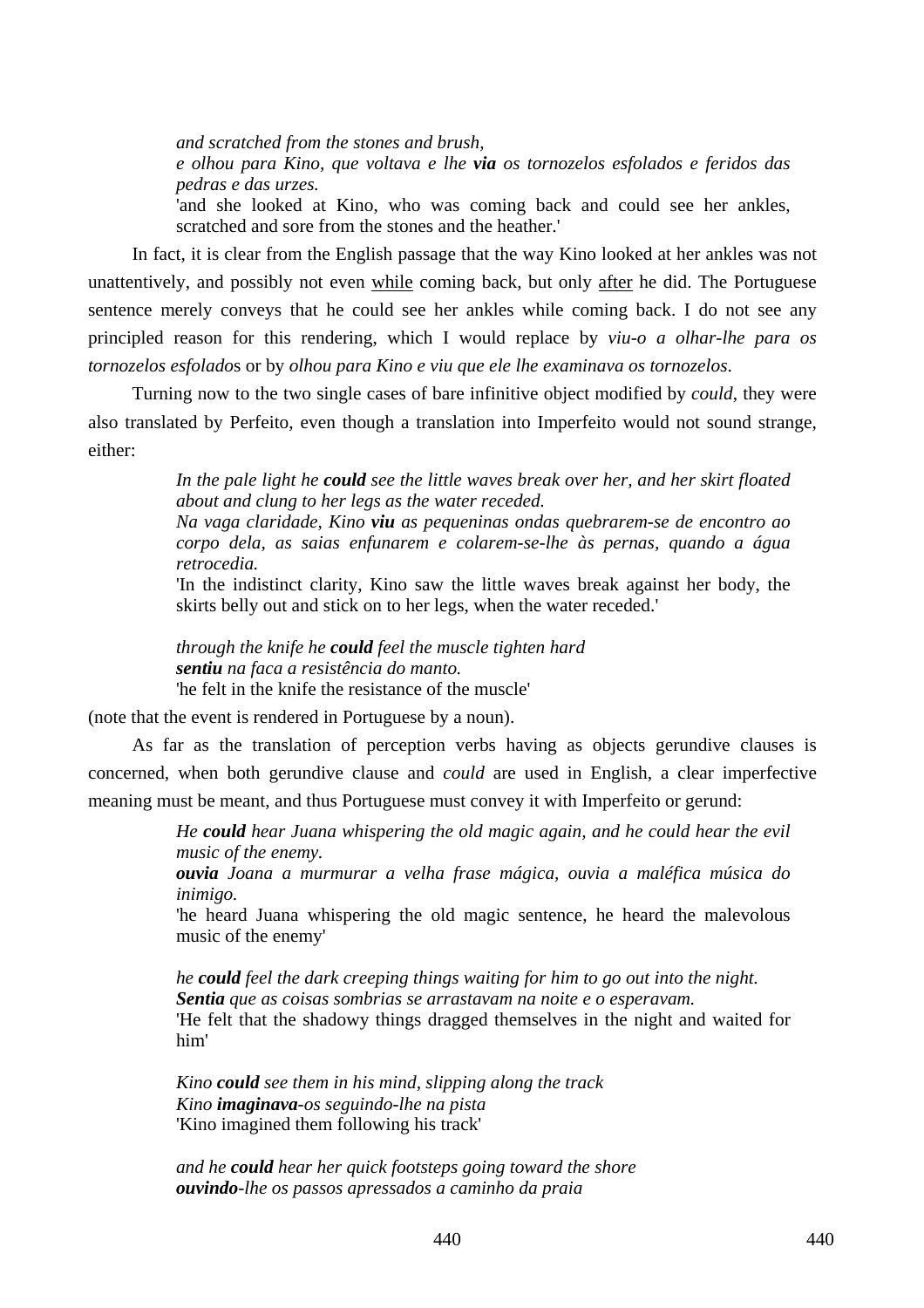'hearing her hurried footsteps in the way to the beach'

*They sat silently all day in the darkness of the house, and they could hear the neighbors speaking of them.* 

*Ficaram todo o dia em silêncio na obscuridade da casa, ouvindo, lá fora, os vizinhos a falar sobre eles.* 

'They remained all day in silence in the obscurity of the house, hearing, outside, the neighbours talking about them'

*he could see the bottoms of the canoes sticking through it através do qual Kino via o fundo dos barcos imóveis*  'through which Kino **saw** the bottoms of the boats immobile'

 One possible counter example, involving *pôde ver*, has already been dismissed as a mistranslation in Section 11.2.2.1 above. The remaining counter example to such a rule also presents, I believe, a poor translation, which misses the connotations of extendedness and description of a state of mind, presenting instead the perception of two different events most probably in sequence (first the blood running, then Juana calling):

> *Kino could feel warm blood running down from his forehead, and he could hear Juana calling to him Kino sentiu o sangue quente a correr-lhe pela testa abaixo e ouviu Joana chamá-*

*-lo* 

'Kino felt the warm blood running down his forehead and heard Juana call him'

Now, if English uses past simple for the perception verb, and a gerundive clause as its object, things are more complicated. Even though the majority of the translations (5) used Perfeito, two corresponded to the restricted class of position verbs, which behave very differently in the two languages:

> *The doctor looked past his aged patient and saw himself sitting in a restaurant in Paris*

> *O médico desviou o olhar da doente idosa que tinha na frente e viu-se sentado num restaurante de Paris*

> 'The doctor deviated the look from the aged patient he had in front and saw himself seated in a restaurant in Paris'

*And in the surface of the pearl he saw Coyotito lying in the little cave E, na superfície da pérola, viu Coyotito jazendo na gruta* 

Three of those translated by Imperfeito, incidentally, belonged to that class as well:

*In the pearl he saw Juana and Coyotito and himself standing and kneeling at the high altar* 

*Via Joana, Coyotito e a sua própria pessoa de pé, e, de joelhos, diante do altarmor* 

'He could see Juana, Coyotito and himself on foot, and, on knee s, before the high alter'

*And in the pearl Kino saw himself and Juana squatting by the little fire in the brush hut while Coyotito read from a great book.* 

*E, na pérola, Kino via-se já agachado na cabana, ao pé do lume, com Joana ao seu lado, enquanto Coyotito lia um livro enorme.*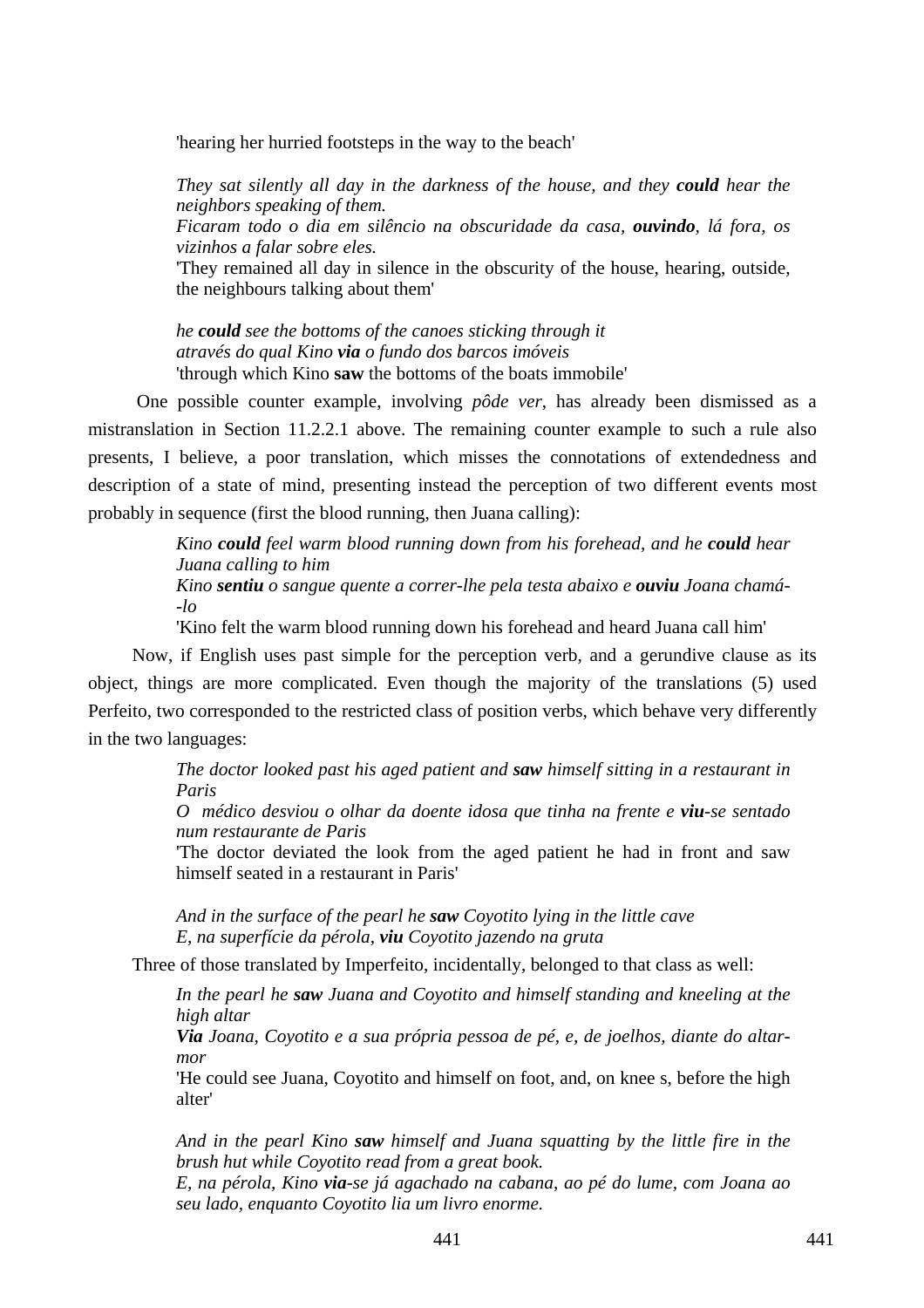'And, in the pearl, Kino could see himself squatted in the hut, near the fire, with Juana beside him, while Coyotito read a huge book.'

*In the pearl he saw Coyotito sitting at a little desk in a school Na pérola, via Coyotito na escola, sentado à sua carteira*  'In the pearl, he could see Coyotito at school, sitting at his desk'

The remaining cases of translation of past simple + gerund into Perfeito are:

*And in the pearl he saw Juana with her beaten face crawling home through the night.* 

*E, na pérola, viu Joana com o rosto cansado arrastando-se para casa na escuridão.* 

'And, in the pearl, he could see Juana with a tiring face dragging herself home in the darkness'

*And then he saw them moving along. E então viu-os avançando.*  'And then he saw them advancing.'

*Behind him he heard Juana patting the cakes Ouviu Joana, nas suas costas, a tender os bolos de milho*  'He heard Juana, behind him, patting the corn cakes'

where the perception is interpreted as taking time in the course of events (which is actually signalled in English in the two first cases by *and* and *and then*).

The case of translation into Mais que perfeito and the one marked simply omission in Table 11.3 are actually both cases of omission, since in the former the form of perception is lost in the translation, and only the simple awareness is preserved (see gloss):

> *She burst clear of the brush line and stumbled over the little boulders toward the water, and then she heard him coming and she broke into a run. Viu-a emergir da linha dos arbustos e tropeçar nos calhaus. Mas, como já tinha dado por ele, Joana começara a correr.*  'he saw her emerge from the brush line and stumble over the boulders. But, as she

> had already noticed him, she had started to run.'

*Kino felt the rage and hatred melting toward fear. O ódio e a ira de Kino transformaram-se em medo.*  'The hate and the rage of Kino transformed into fear.'

Finally, the remaining example translated into Imperfeito was:

*He felt the evil coagulating about him, and he was helpless to protect himself. Sentia o espírito do mal a coalhar-se à sua volta e não tinha força para se defender.* 

'He could feel the spirit of evil coagulating around him and did not have strength to defend himself.'

where I cannot but note that internal feelings are closer to perspective than vision of an external event, and thus are more liable to be always rendered in Imperfeito.

If, for the sake of completeness, one considers now the 9 cases of *watch* an event as well, they fit in nicely, given that the two apparent discrepancies are easily explained away: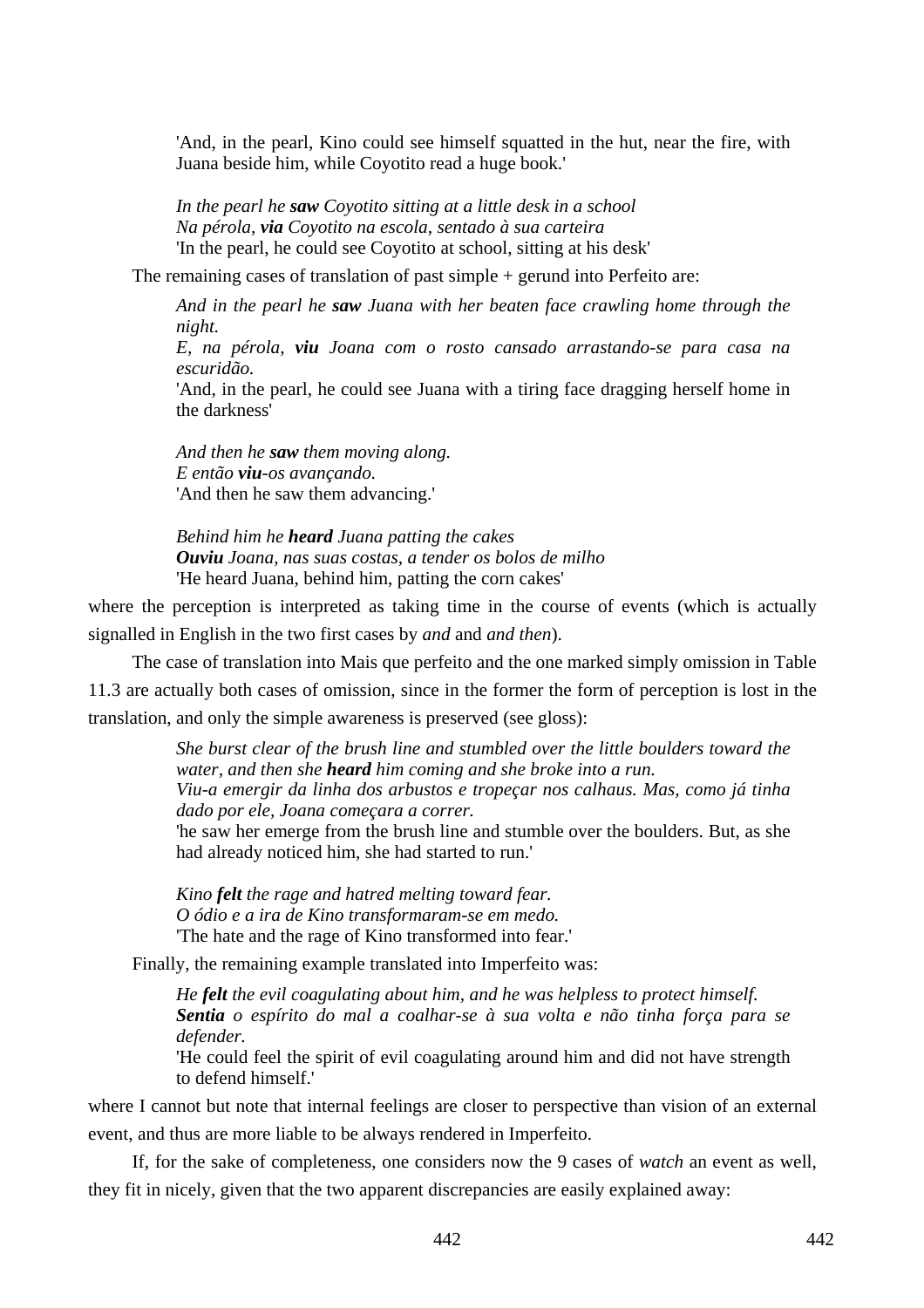In fact, the translation into gerund features a considerable difference in meaning:

*when Coyotito awakened she placed him on the ground in front of her and watched him wave his arms and kick his feet, and he smiled and gurgled at her until she smiled too.* 

*quando Coyotito acordou, sentou-o no chão na sua frente e, vendo-o agitar os braços, mexer os pés, rir, palrar, riu também.* 

'when Coyotito awakened, she sat him on the ground in front of here, and, seeing him wave his arms, move his feet, laugh, gurgle, she laughed as well.'

The translation into Imperfeito, in turn, is due to the bare plural subject of the English sentence, which conveys a clear vague plurality:

> *Horned toads watched the family go by Os sapos de chifres viam passar a família*  'The horned toads saw the family go by'

Of interest to stress here is the fact that the attentiveness part of the meaning of *watch* is rendered explicitly by the aspectualizer *ficar a* twice, cf.:

> *Kino left his foot there and watched them move over it. Kino não se mexeu mais e ficou a observar o movimento das formigas.*  'Kino did not move further and remained watching the movement of the ants.'

*he watched the blue shadow of the mountain move out across the brushy desert below until it reached the Gulf* 

*Kino ficou a ver a sombra azul da montanha deslocar-se, lá em baixo, pelo matagal fora, até atingir o Golfo.* 

'Kino went on seeing the blue shadow of the mountain move, below, through the woods, until reaching the Gulf.'

## **11.3.3 Summing up**

 $\overline{a}$ 

Summing up, perception of events or activities is commonly used in English, where both physical perception and the description of real events are much more common than in Portuguese.

The grounds on which to choose Imperfeito or Perfeito as translations of English clauses involving the perception of events seem to be related to the narrative purpose of the clause in question: is it depicting a character's thoughts and/or state of mind, or is it depicting an event which takes time as well? When the answer to either question is not clear cut, the translator has free choice.

On the other hand, in English, the absence or presence or *could* is (at least partially) determined by questions of physical ability and lack of attentiveness, matters about which Portuguese is very much unaware in general. (Note, on this subject, the lexically encoded contrast in English between *watch* and *see* and *listen* and *hear*, which has no real counterpart in Portuguese.14)

Another interesting observation is that, out of the 25 cases of bare perception verbs

<sup>14</sup> *Escutar*, the standard translation of *listen*, means rather "straining the ear", not "attend to".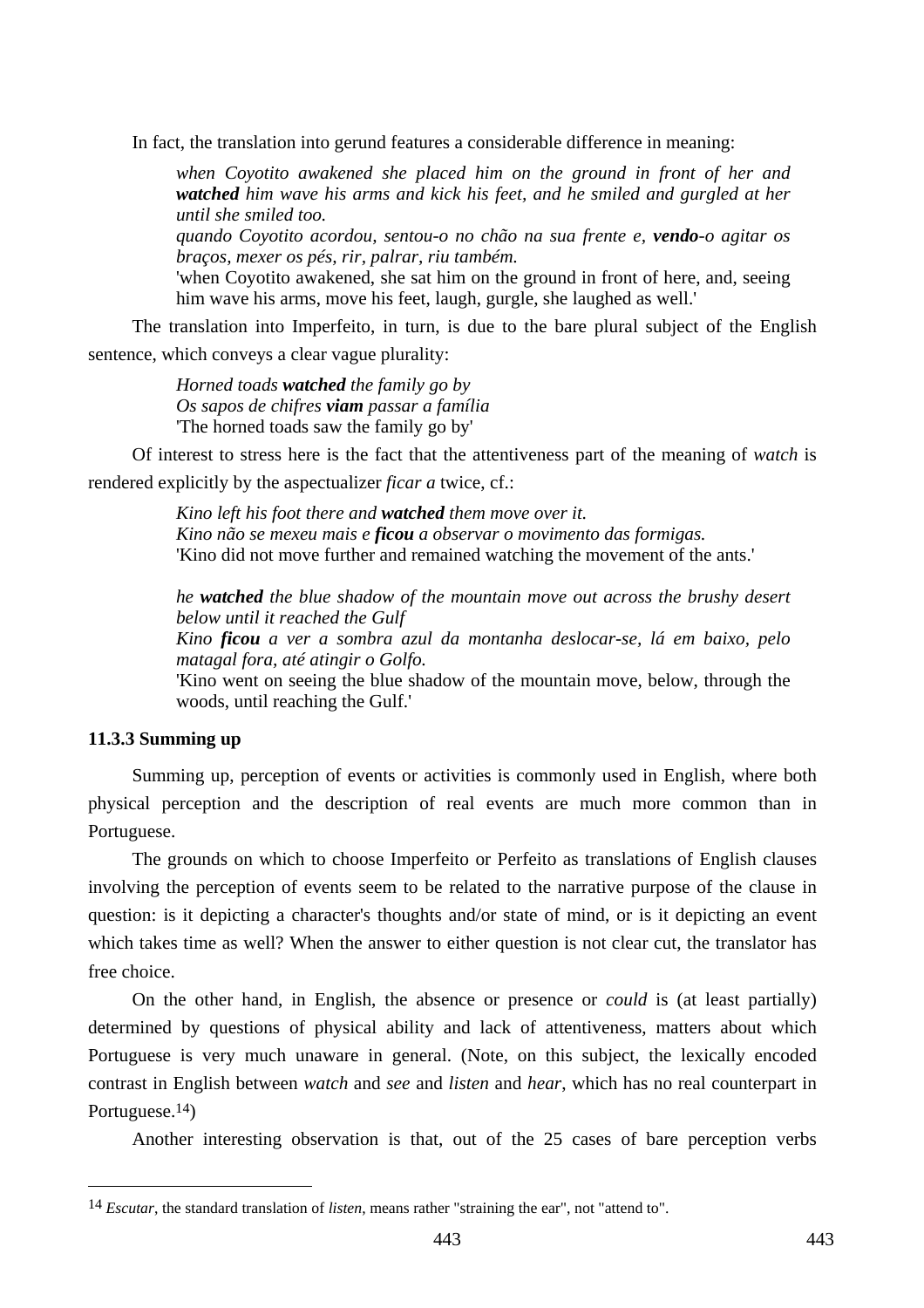followed by a VP-object, only in 12 cases the same construction was preserved in Portuguese. Apart from the cases of simple omission of any reference to perception, this was mainly due to differences in encoding body position between the two languages, cf. the above cited examples, but the use of relative clauses replacing a VP-object construction was also found in three cases:

> *He saw the specks of Gulf clouds flame high in the air. olhou os fiapos de nuvens do golfo que pairavam nas alturas.*  'He looked at the specks of clouds of the gulf which flamed in the heights'

*I've heard a coyote pup cry like a baby." Já ouvi o choro de uma lobazita que era tal qual o duma criancinha.*  'I have already heard the cry of a coyote pup which was just like that of a baby'

*Standing in the door, he saw two men approach De pé, à porta, Kino viu dois homens que se aproximavam*  'Standing, in the door, Kino saw two men who approached'

## **11.4 Addition of perception reconsidered**

After having attempted to disclose some regular pattern among the cases where reference to perception is made in the original text, I analyse in detail the cases of perception addition.

I start by looking into the addition of perception verbs by a translation into Portuguese.

A large number of those do not actually introduce perception out of the blue, they simply translate it with a perception verb while the original had a more elaborate way; cf. e.g.:

> *The little light from the stars made out for him the narrow road through the brushy country.*

*À débil claridade das estrelas via o caminho pela charneca fora.*  'In the weak clarity of the stars he could see the way through the hear'

*He had only a little vision under the fallen limb. Já pouco via por debaixo do ramo caído.*  'He saw already little from under the fallen branch'

*and the soft murmur of their voices came to him. e ouviu o sussurro das vozes.*  'and he heard the murmur of the voices.'

In other cases, the verb of perception is used for realization "saw that" and is thus, properly speaking, outside of the subject matter of this chapter.

> *looked at the rut and found that the footprints were gone. examinou os sulcos e viu que as suas pegadas já não existiam.*  'he examined the ruts and saw that their footprints were no longer there.'

Other cases, still, simply have a different choice as far as marking of coordination is concerned:

> *She saw that he did not try to erase their tracks in the sand. Instead, he climbed up the brush cliff beside the water Viu que ele não tentava apagar as pegadas na areia. Ao contrário, viu-o escalar a proeminência que se erguia, cheia de arbustos, ao lado da água*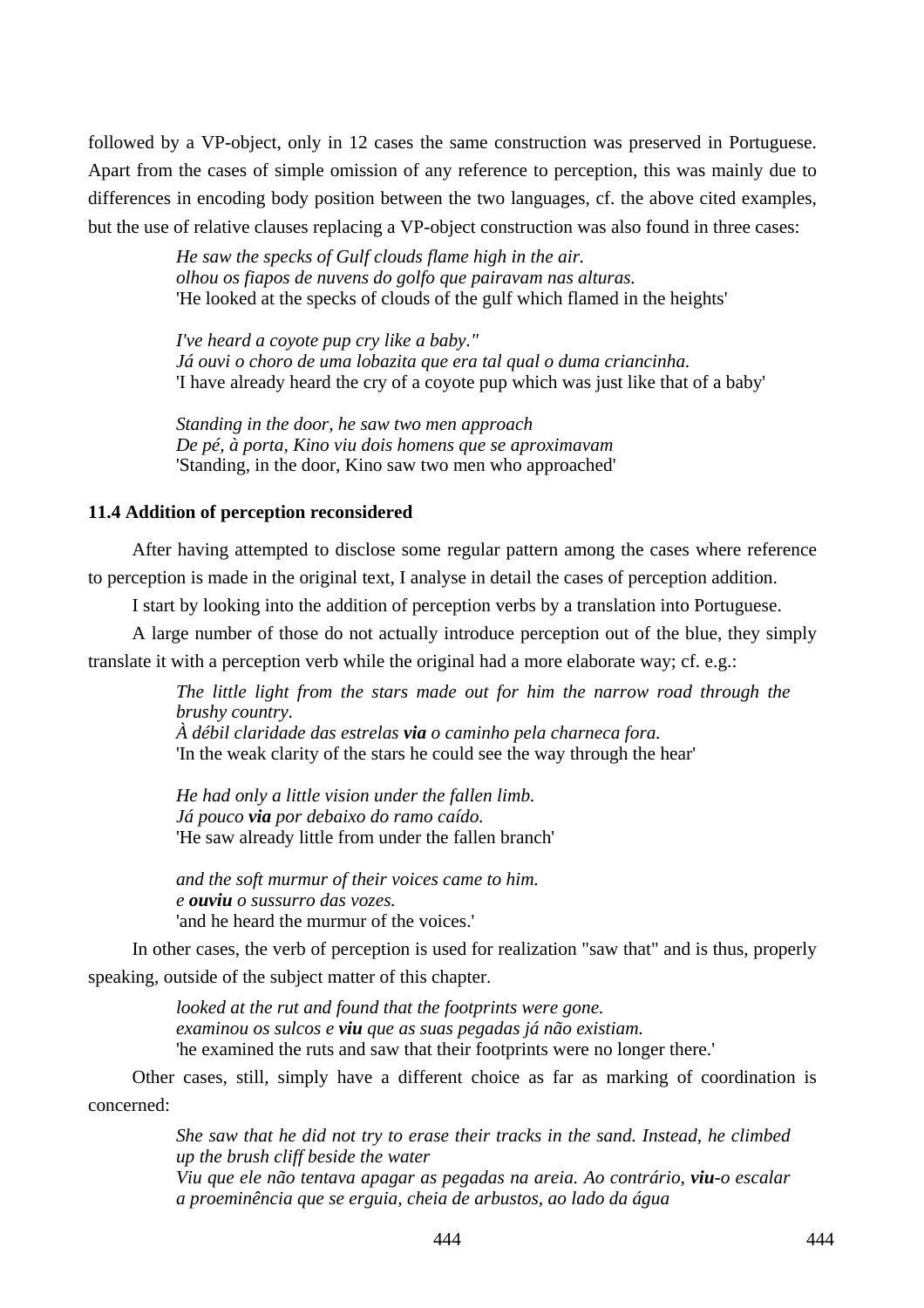'She saw that he did not try to erase the footprints in the sand. On the contrary, she saw him climb up the prominence which rose, full of bushes, near the water'

In the case of *be afraid*, the form *sentir medo* was consistently chosen instead of *ter medo*,

cf.:

*Suddenly Kino was afraid. Nessa altura, Kino sentiu um medo súbito.*  'At that time, Kino felt a sudden fear.'

*And Kino was afraid. Kino sentia medo.*  'Kino felt fear.'

What interests me here are those cases where the addition of a perception verb stems from more complex causes. In some cases the translator specified, or even replaced, the original verbs by perception ones:

> *and he stared at the woven tules of his sleeping mat until the crossed design danced in his head.*

> *e tanto fixara os cruzamentos entretecidos da esteira que via o desenho dançar.*  'and he had fixed so much the woven crossings of the mat that he saw the design dance'

*She paused, her hands helpless in front of her Ela ouviu-o, com os braços caídos,*  'She heard him, with the arms down'

*His eyes were entranced, and he could sense the wary, watchful evil outside Os olhos dele estavam encantados e viam o espírito do mal, cuidadoso e atento*  'His eyes were enchanted and saw the spirit of evil, careful and watchful'

In other cases, finally, he interprets the original text as transmitting the story through a protagonist's eyes, and chooses to make that fact explicit:

> *and as I looked they put the fire to the outside. Ainda os vi a pegarem fogo na parte de fora.*  'I still saw them setting fire to the outside'

*She burst clear of the brush line Viu-a emergir da linha dos arbustos*  'He saw her emerge of the line of the bushes'

*They turned in through the opening of Kino's brush fence and came to his door. Viu-os atravessar a sebe que cercava a cabana e caminhar para a entrada.*  'He saw them cross the fence which surrounded the hut and walk to the entrance.'

*Very deliberately Kino opened his short strong knife. Viu Kino abrir a navalha com decisão*  'She saw Kino open the knife with decision'

Often the original English sentences clearly conveyed perspective, in the sense of representing one or several characters' thoughts:

*But now it was gone, and there was no retrieving it.*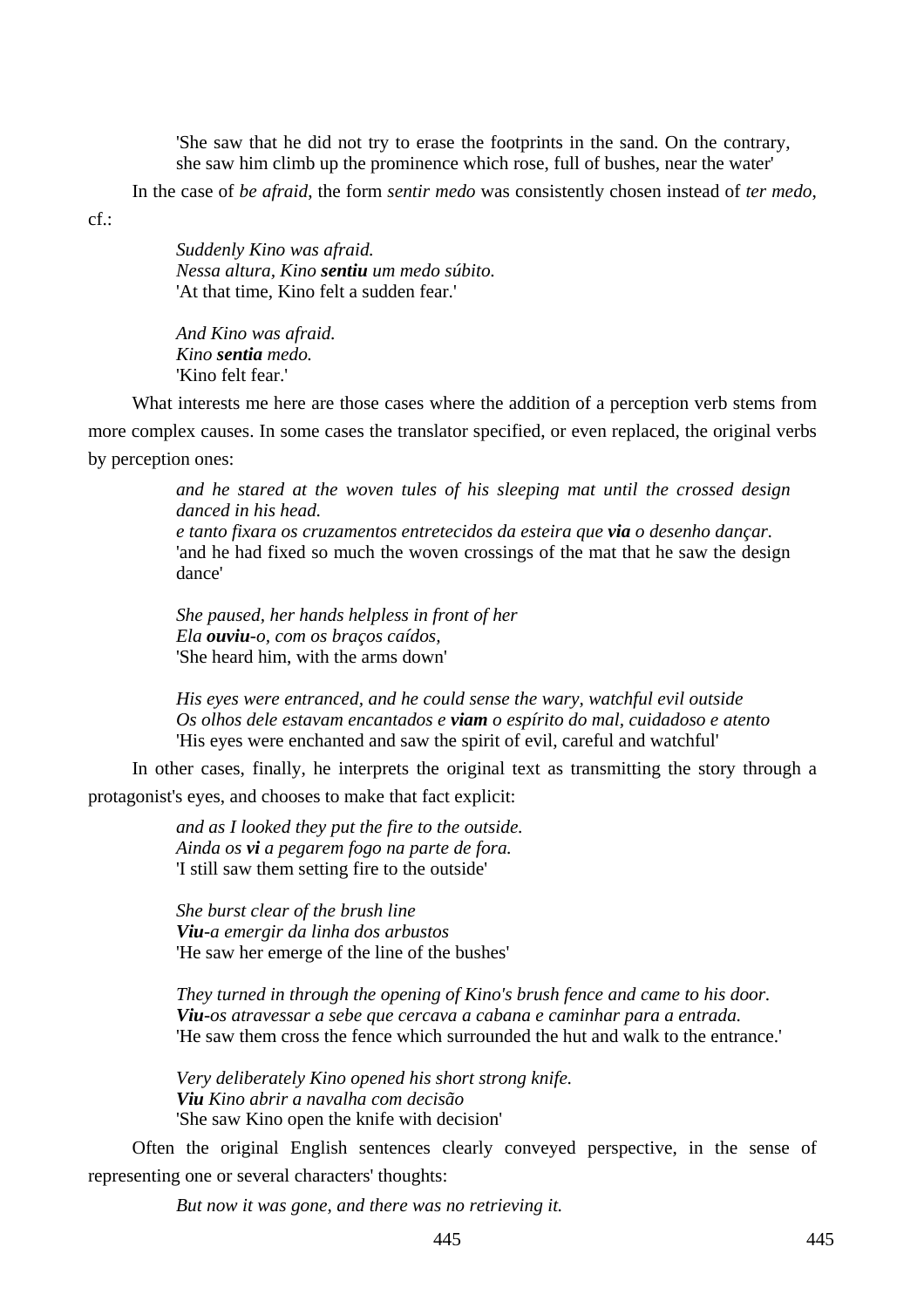*Mas agora via que tudo estava acabado, sem remédio possível.*  'But now she saw everything was finished, without possible remedy.'

*Because they were happy and excited they thought everyone shared their joy. Como se sentiam felizes e encantados, julgavam todos alegres com a sua alegria.*  'Since they felt happy and delighted, they supposed everyone happy for their joy'

*They had spoken once, but there is not need for speech if it is only a habit anyway.* 

*Uma vez, há muito tempo, haviam conversado. Mas não sentiam a necessidade de falar porque o fariam só por hábito.* 

'Once, a long time ago, they had conversed. But they did not feel the need to talk because they would do it only for habit.'

*Kino lifted the flesh, and there it lay, the great pearl, perfect as the moon. Kino levantou a carne e viu-a. Lá estava ela, a grande pérola, perfeita como a Lua.* 

'Kino lifted the flesh and saw it. There it was, the big pearl, perfect as the moon.'

*Kino held the great pearl in his hand, and it was warm and alive in his hand. Kino apertou a pérola na mão e sentiu-a quente e viva.*  'Kino clasped the pearl in the hand and felt it war and alive'

*She knew there was murder in him, and it was all right Sentia nele uma fúria de assassino e achava-a justa.*  'She felt in him a fury of murderer and considered it just.'

In this last case, there is a diminishing of force in the story: to know is stronger than to feel, adding the precision of her perspective diminished the strength of the presentation of her intimate persuasions. In the next case, a situation rendered as objective in English is relativized to private sensations:

> *Because they were disturbed, the oyster shells were tightly closed. E as ostras, sentindo-se cobiçadas, fechavam-se com firmeza.*  'And the oysters, feeling coveted, closed firmly.'

In some cases, the sensation is so personal that it must be available only to some characters:

> *and their fingertips burned a little sentiram um ligeito prurido na ponta dos dedos*  'they felt a light itching on the fingertips'

In an interesting case, the English description is so concrete visually that the translator opted for expressing vision with a passive with impersonal *se*:

> *And on the beach the white and blue canoes that came from Nayarit were drawn up*

*Na praia viam-se os barcos azuis e brancos vindos de Nayarit* 

'On the beach were seen the blue and white boats come from Nayarit'

In the last case, featuring a poor translation in my view, a rule or generalization in English expressing also a belief of a set of characters is extensionalized: it becomes a description, rather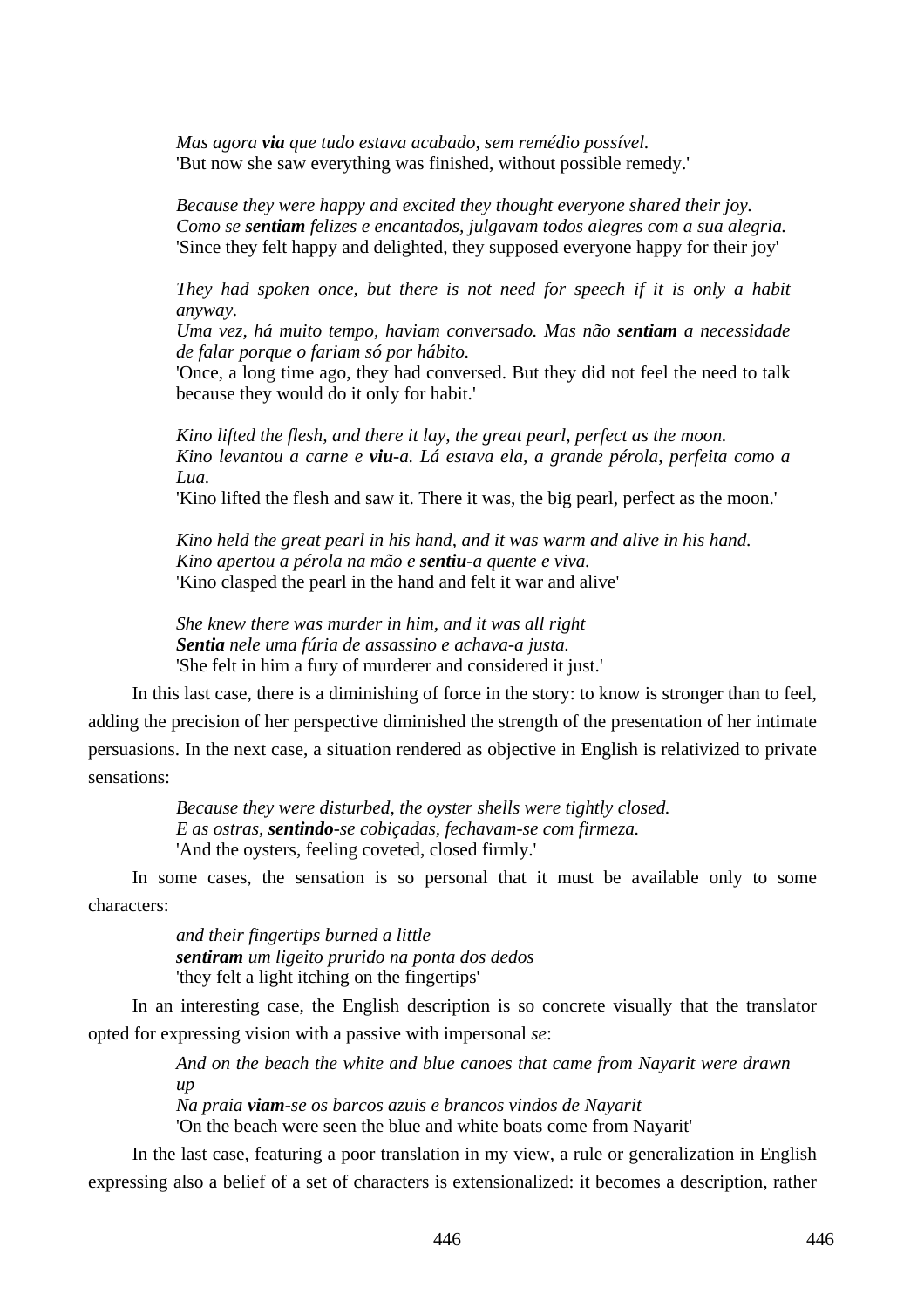than a logical consequence.

*if it be a man's function to break down a price, then he must take joy and satisfaction in breaking it as far down as possible E, se a função deles era fazer baixar os preços, sentiam todos prazer e alegria quando conseguiam fazê-lo descer o mais possível.* 

'and, if their function was breaking down the prices, all felt joy and satisfaction when they managed to break it as far down as possible'

Turning now to the addition of perception on the part of the English translator while rendering in English a text originally written in Portuguese, it was much more rare in my corpus. In fact, most cases turned out to be periphrases of lexical verbs denoting feelings: *feel desire* as translation of *desejar* or *apetecer*, *feel a strange fear* to render *ficou mesmo assustado*, *feel compassion* as rendering of *ter dó,* and *feel respect* for *respeitar*.

Two other cases seem to be plainly idiomatic, and translate *saber de* by *hear*; cf.:

*-- Nunca mais soube de ti... "I never heard what became of you....*  '(Since then) I have not heard of you...'

They are nevertheless symptomatic of the nature of the two languages, since Portuguese describes the result, and English the (most probable) means.

In fact, only two cases seemed to correspond to real addition:

*quando eu achava que nenhuma o era. while I felt none was true.*  'when I thought that no one was so'

*Haveis-me entendido, haveis gostado? Have you understood me and have you liked what you heard?"*  'Have you understood, have you liked?'

The first case renders an intellectual opinion as a subjective suspicion, and I consider it therefore a translation mistake. The second does not in any way change the meaning of the question, but adds precision.

Finally, the next case explains (in detail) the meaning of *auscultar*, describing how it was actually performed by the protagonist. Possibly, the corresponding technical term was considered out of place in this context.

> *curvando-se, auscultou o peito imóvel e rígido. leaned over, placed his ear on the rigid, motionless chest and listened.*  'bending himself, auscultated the motionless, rigid chest.'

Now, one may be surprised that so little perception is added by an English version, but, on the other hand, it precisely emphasizes the fact that Portuguese narrative is not about perceivable events most of the time, nor do characters use their senses in a relevant way. Furthermore, if they do, that will have already been stated, and thus not addition, but preservation, of perception description would be at stake.

# **11.5 Discussion**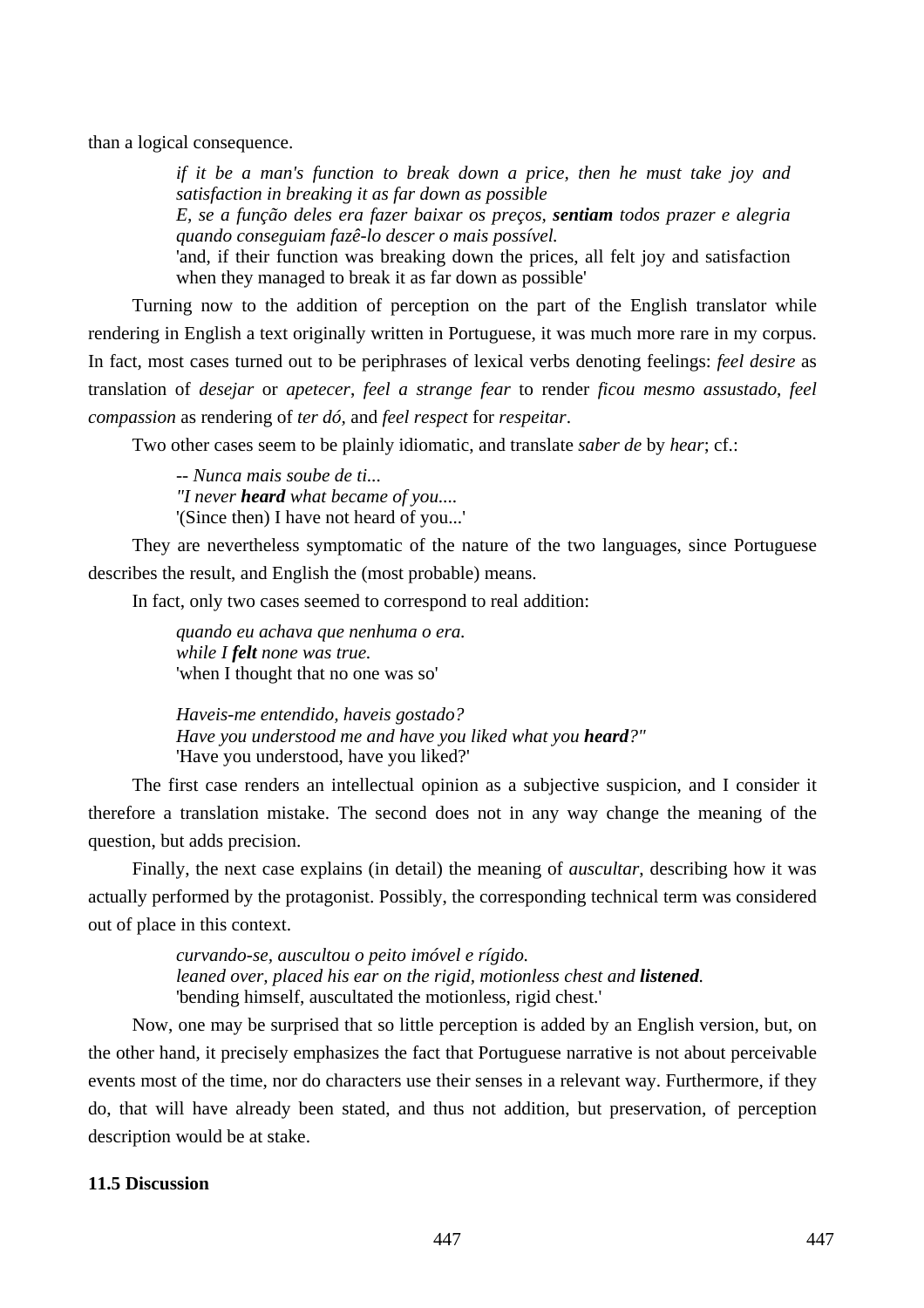This chapter is somewhat different from the others because it involves a lexicon feature as well. So, matters like syntactic structure, as well as interpretation of lexical items, were a little more systematically taken into account. In addition, I could study the persistence of the use of perception verbs in the two languages across translation. (Because no comparable study for verbs of other classes was performed, it was not possible to know whether the pattern found was special in that respect, though.)

The most important thing about this study, however, was the contrast of two seemingly equivalent sets of verbs in the two languages: I take it that no one would claim that visual or auditory perception, represented by *see* and *ver*, and *hear* and *ouvir*, etc., are different according to the language one speaks.

The interest of the comparison was then that it showed that the language use of such verbs, and what is stated in connection with them, is considerably different:

- in simple frequency
- in the kind of things which were object of perception
- in the classification of perception events (according to ability, attentiveness, temporal duration, etc.)
- in the motivation to employ perception

In fact, it seems fair to say that Portuguese makes more infrequent use of perception verbs, and when it does tends to use them to express sensations. In English texts, on the other hand, description of perception is much more abundant, and perception is frequently classified as to ability and attentiveness. Furthermore, the perception of an event by a protagonist is frequently used in English to explain subsequent action by a character, while it is more Portuguese-like in character to describe an event leaving it implicit that the present characters perceived it.

This impression is confirmed by the following quantitative wrap up, concerning only past occurrences of the verbs in question (thus excluding infinitive, pluperfect, present, future, etc.). The first figure concerns the total number of verbs, the second those which are modified by *could*, and the third how many have a VP as object.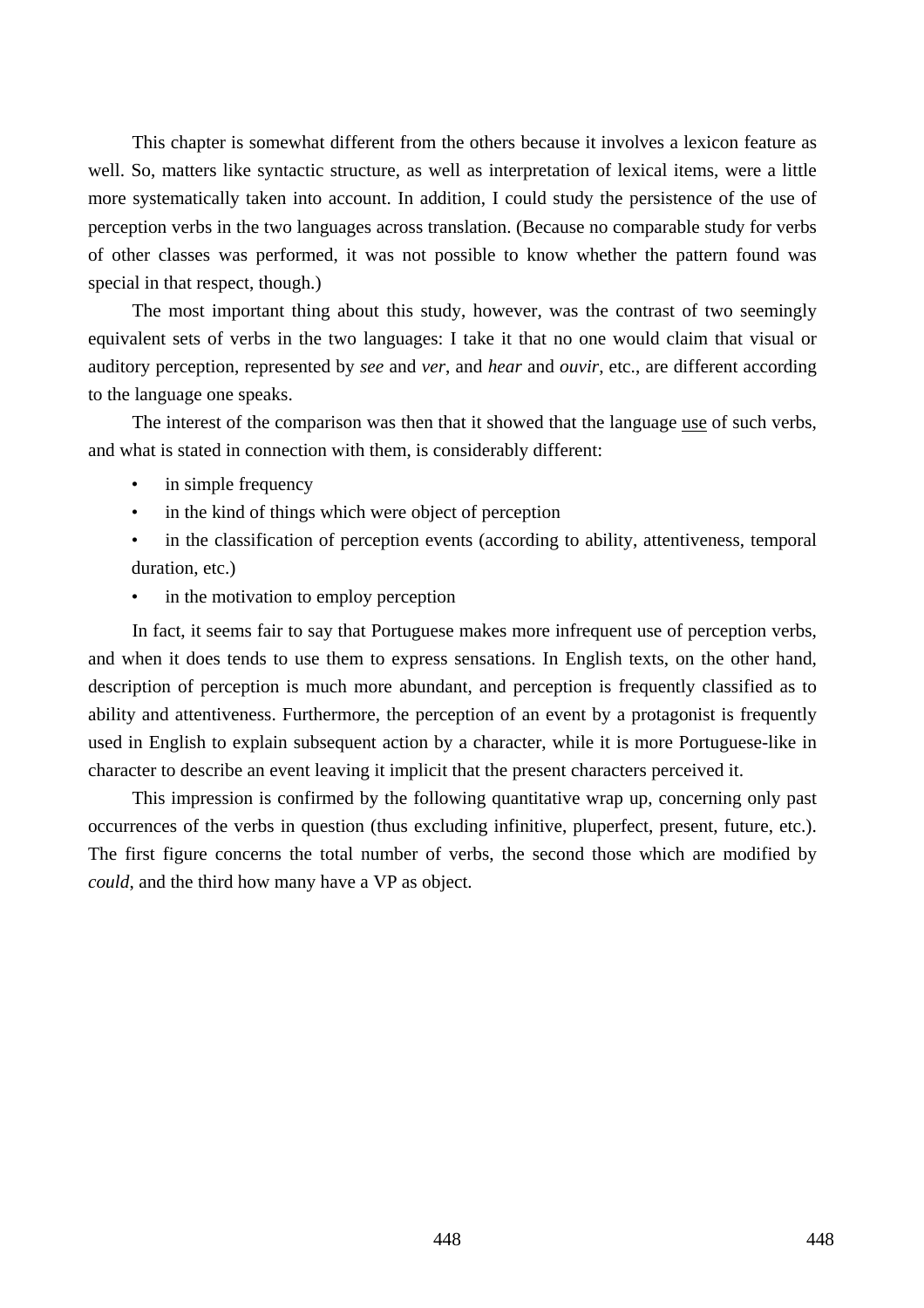|                 | English original | English         |
|-----------------|------------------|-----------------|
|                 | text             | translated from |
|                 |                  | Portuguese      |
| $see + watch$   | $97 - 31 - 21$   | $31 - 5 - 5$    |
| $hear + listen$ | $43 - 13 - 10$   | $30 - 1 - 6$    |
| feel            | $18 - 6 - 7$     | $24 - 1 - 1$    |
| smell           | $5 - 2 - 0$      |                 |

Table 11.4

In the next table, displaying the corresponding verbs in Portuguese, the second number concerns perception verbs modified by the modal *poder*.

| Table 11.5        |                  |                 |  |
|-------------------|------------------|-----------------|--|
|                   | Portuguese       | Portuguese      |  |
|                   | original text    | translated from |  |
|                   |                  | English         |  |
| ver               | $37 - 0 - 9$     | $91 - 3 - 22$   |  |
| $ouvir + escutar$ | $18 + 4 - 0 - 2$ | $36 - 0 - 9$    |  |
| sentir            | $20 - 0 - 1$     | $34 - 0 - 3$    |  |

Finally, this study confirmed my belief that translation rules are not bidirectional. To illustrate this, I sum up the translations from English to Portuguese in Table 11.6, and the converse in Table 11.7.

| Table 11.6 |  |  |
|------------|--|--|
|------------|--|--|

| could       | Imperfeito      | 22/53 |
|-------------|-----------------|-------|
|             | Perfeito        | 21/53 |
|             | <i>pôde</i> inf | 4/53  |
| simple past | Perfeito        | 63/91 |
|             | Imperfeito      | 26/91 |

| Table 11. |
|-----------|
|           |

| Imperfeito | could       | 7/32  |
|------------|-------------|-------|
|            | simple past | 21/32 |
| Perfeito   | could       | 4/43  |
|            | simple past | 35/43 |

In other words, while *could* is more often than not translated by Imperfeito, Imperfeito is seldom translated by *could*. On the other hand, while Imperfeito is mostly translated by the English simple past, this latter is twice as often translated by Perfeito, which may also be